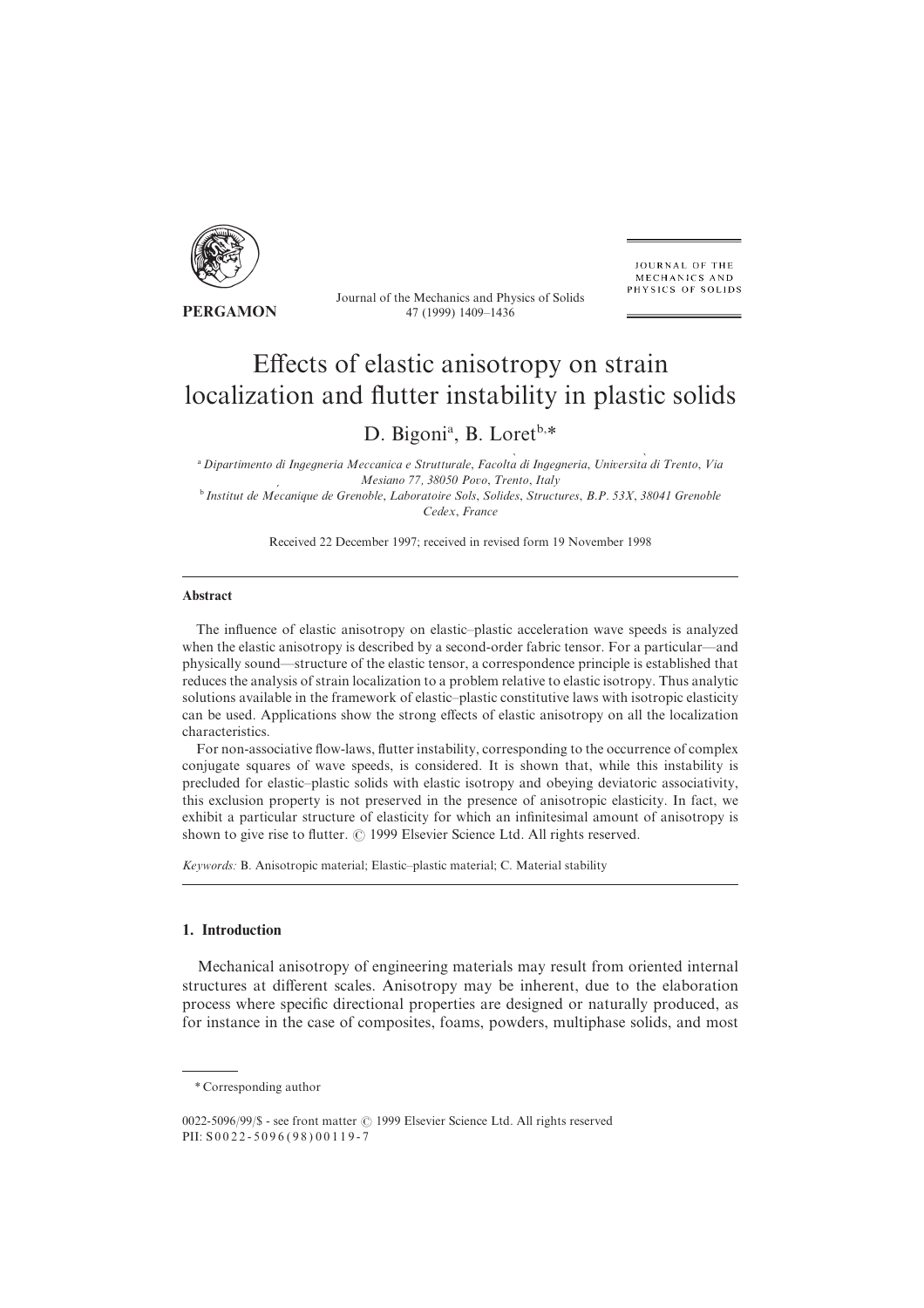geomaterials. On the other hand, anisotropy may be induced by loadings, giving rise to various types of damage\ as for instance in the case of concrete and highly deformed metals. However, invoking simplicity, elastic anisotropy is usually neglected in elastoplastic constitutive modeling. Indeed, embarking on a formulation that involves either inherent or induced elastic anisotropy is usually contradictory with tractability in algebraic manipulations. As an example, being solutions of a true cubic equation, the algebraic expressions of acceleration wave speeds are awkward, although accessible. Moreover, elastic anisotropy usually implies three distinct wave speeds and makes longitudinal and transversal waves possible only for special propagation directions. Crucially, elastic isotropy displays a shear wave speed of double multiplicity, which remains a neutral elastic–plastic wave speed of multiplicity at least one. This property is generally lost for anisotropic elasticity and the elastic–plastic acceleration wave speeds are usually distinct from their elastic counterparts.

However, for many engineering materials, elastic anisotropy is accessible to measurements and its effects can be quite pronounced (Boehler, 1987; Gibson and Ashby, 1988). For instance, strain localization is strongly affected, both in terms of critical hardening modulus and inclination of the shear bands[ This was shown in experiments on sandstone by Millien (1993) and theoretically by Rizzi and Loret  $(1997)$ . Nevertheless, even in the simplest contexts, an analytic solution for the onset of localization is hardly feasible, while the flatness of the objective functions hampers numerical maximization.

The aim of this paper is to analyze the effects of elastic anisotropy on the nature of elastic–plastic wave speeds. We are especially interested in the onset of strain local $ization$ , which corresponds to the first vanishing of a wave speed, and in flutter instability, where the squares of two wave speeds become complex conjugate. Elastic anisotropy is described in this article through a symmetric second-order fabric tensor which may be viewed as a macroscopic realization of microstructural features, associated with phase interfaces, void or microcrack patterns (Oda et al., 1982; Kanatani, 1984; Cowin, 1985). Alternatively, the considered anisotropy can be viewed as induced by deformation. The elastic tensor is obtained using representation theorems. Orthotropic elasticity results when the fabric tensor has distinct eigenvalues\ while the existence of an eigenplane implies transverse isotropy.

We focus first on a particular model that has been used for the description of damage by Valanis (1990) and Zysset and Curnier (1995). Starting from a reference isotropic elasticity described by two Lame moduli\ the model condenses all scalar and directional information pertaining to anisotropy in the fabric tensor. In addition to the directions of orthotropy, the model is defined by four scalar coefficients and it is believed to be able to describe with sufficient accuracy many features of inherent and induced anisotropy. It turns out that a kind of correspondence principle can be established for the strain localization analysis of elastic-plastic models based on this elastic anisotropy. Indeed, we show that strain localization of these models can be analyzed by considering corresponding elastic–plastic models based on the reference isotropic elasticity. Consequently, analytic results available in the latter framework can be used. As a simple application, we consider uniaxial traction of a von Mises associative model with transversely isotropic elasticity\ making use of the results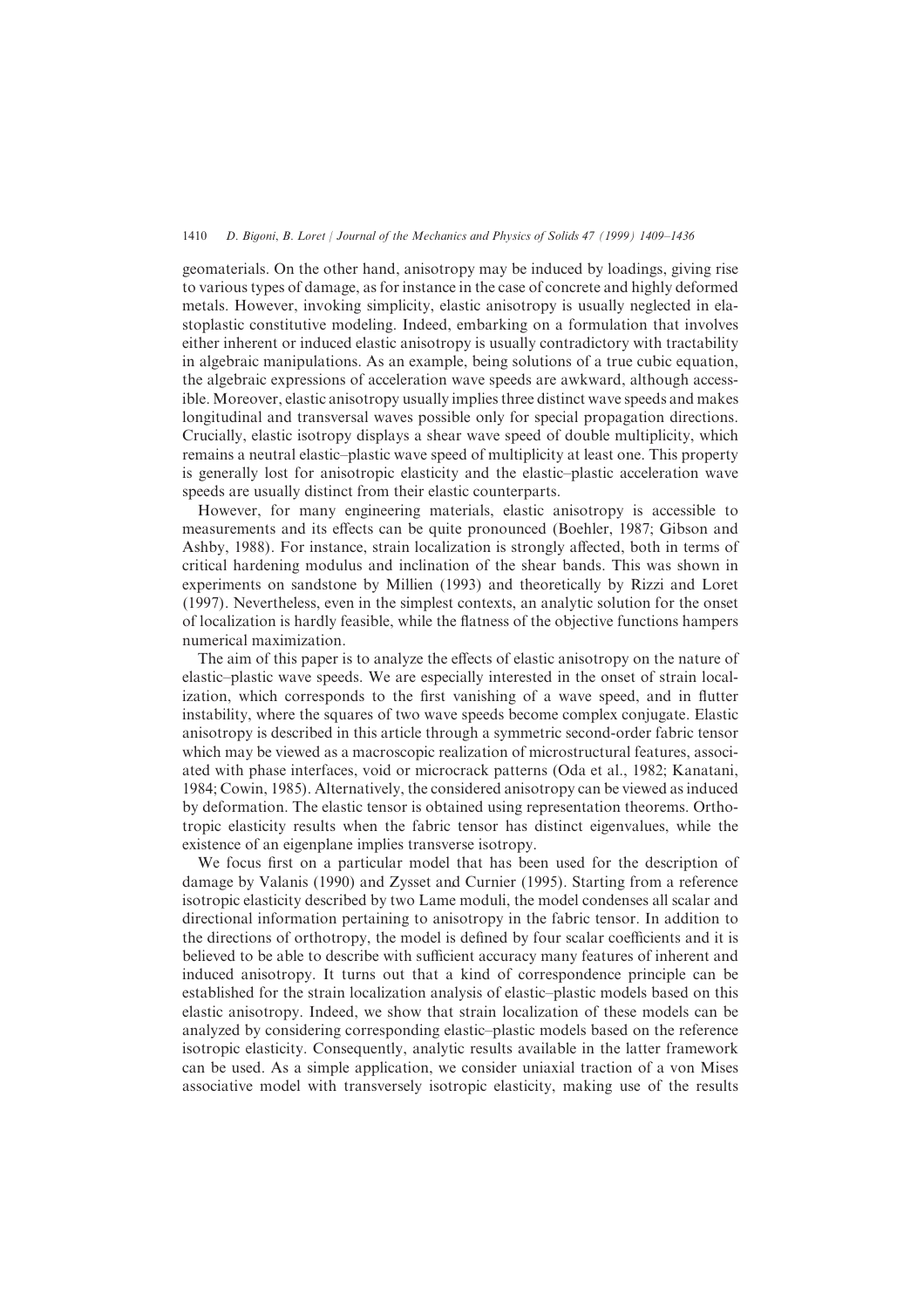obtained for isotropic elasticity by Bigoni and Hueckel  $(1990, 1991)$ . The solution reveals that anisotropy may strongly influence the localization threshold and dictate the band inclination. This is particularly evident at the boundary of the domain in which the elastic tensor is positive definite.

For non-associative flow rules, complex conjugate eigenvalues of the acoustic tensor may in principle occur, even prior to strain localization. This phenomenon, referred to as flutter instability, was investigated from different perspectives by An and Schaeffer (1990), Loret et al. (1990), Ottonsen and Runesson (1991), Loret (1992), Brannon and Drugan  $(1993)$ , Bigoni and Willis  $(1994)$ , Bigoni and Zaccaria  $(1994)$ , Bigoni  $(1995)$ , Loret et al.  $(1995)$ , Simoes  $(1997)$  for single phase solids, and by Loret and  $(1995)$ , Loret and Harireche (1991), Molenkamp (1991), Loret et al. (1997), Simoes et al. (1998) for fluid-saturated porous media. Loret et al.  $(1990)$  have shown that flutter instability is excluded in the important case of deviatoric associative flow rules. Even if complex eigenvalues of the acoustic tensor are excluded in this case\ coalescence of two or three eigenvalues may occur. As pointed out by An and Schaeffer (1990), this circumstance is in some sense critical, because an appropriate and even infinitesimally small perturbation can then give rise to flutter. Specific perturbations in the constitutive equations have been investigated: deviation with respect to deviatoric associativity, Loret (1992), influence of large deformations, Bigoni (1995). Perturbations through boundary conditions have a similar destabilizing effect, Loret et al.  $(1995)$ . The above works concern the onset of flutter. As for its mechanical interpretation, results are scant. Rice (1976) viewed the occurrence of complex conjugate wave speeds as giving rise to harmonic waves of exponentially growing amplitude in time and coined the terminology flutter instability, reminiscent of the physical phenomenon familiar in aeroelasticity. On the other hand, from the analysis of propagation of  $h$ armonic waves in fluid-saturated porous media (Simoes et al., 1998), the occurrence of complex conjugate wave speeds appears to lead to ill-posedness, that is the growth coefficient becomes unbounded in the limit of infinitely small wavelengths. Bigoni and Willis (1994) have shown that flutter ill-posedness precludes the existence of solutions for particular boundary conditions. In any case, these interpretations are not yet firmly established since they disregard elastic unloading.

All the above works on flutter refer to isotropic elasticity. We will prove that, in the presence of elastic anisotropy, flutter instability may occur even when the plastic equations obey deviatoric associativity. This fact is first observed in the model used for strain localization analysis. However, due to algebraic difficulties to manipulate the acceleration wave speeds, we develop another elastic–plastic model which displays an elastic wave speed with multiplicity two. This property facilitates the analysis of the nature of elastic–plastic wave speeds. For this model, an infinitesimal amount of anisotropy is shown to give rise to flutter when the axes of elastic and plastic orthotropy are not coincident. Otherwise, a finite amount of anisotropy is usually necessary to induce flutter.

The notation employed in this paper is mainly that of Gurtin  $(1981)$ , where Sym denotes the set of symmetric second-order tensors. Bold roman letters denote vectors and second-order tensors, capital letters are used for the latter. The scalar product and the tensorial product of two vectors, or second-order tensors, **a** and **b** are designated by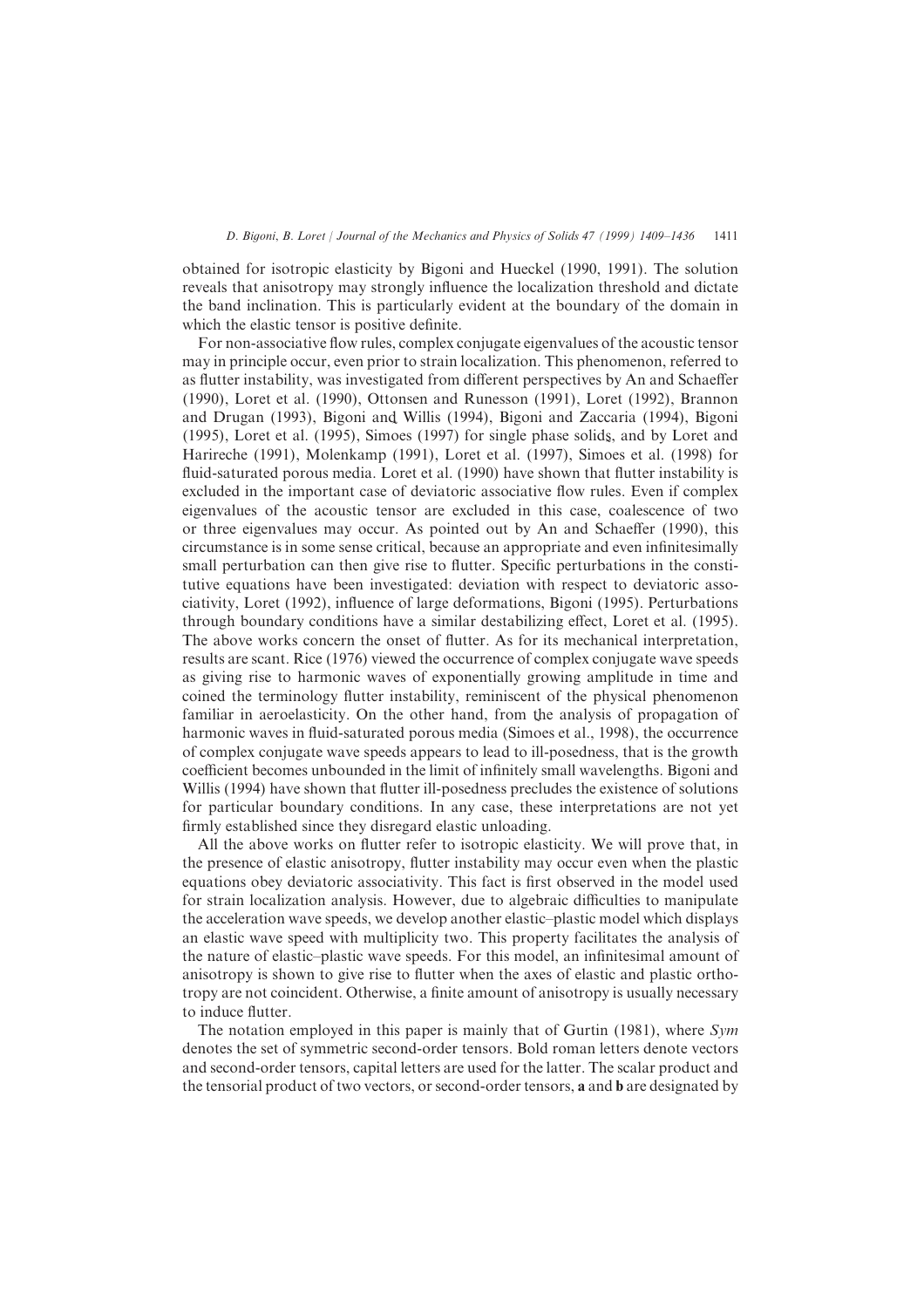$\mathbf{a} \cdot \mathbf{b}$  and  $\mathbf{a} \otimes \mathbf{b}$ , respectively. Two second-order, symmetric tensors **A** and **B** are defined coaxial if they commute,  $AB = BA$ . When coaxiality holds, the two tensors share at least one principal reference system. The Euclidean norm of tensors and vectors is denoted by the symbol  $\|\cdot\|$  and tr is the trace operator. Finally, I indicates the secondorder identity tensor.

#### 2. Constitutive equations

#### 2.1. Elastic behavior

Instead of the familiar structural anisotropy defined in terms of planes and axes of symmetry, the anisotropic character of elasticity is assumed here to be induced by a traceless symmetric second-order tensor  $G$ . This is a fabric tensor, representing a macroscopic description of microstructural features, such as the directional distribution of contact forces in granular materials (Oda et al.,  $1982$ ), or the spatial distribution of damage in the form of continuously distributed voids or micro-cracks (Valanis, 1990). In a stereological analysis of a scalar quantity  $D(n)$ , directionally dependent but symmetric with respect to the origin, the fabric tensor defines the spherical harmonics of degree 2:

$$
D(\mathbf{n})=D_0+\mathbf{n}\cdot\mathbf{G}\mathbf{n},
$$

where  $D_0$  is the unweighted average of D. Finer descriptions would involve higher harmonics of even order, yielding additional traceless tensors of order higher than two (Kanatani, 1984). These are not considered here.

There are several ways to introduce fabric into the elastic properties. One way is to assume that the free energy  $\Psi$  depends on both the infinitesimal strain tensor  $E$  and G:  $\Psi = \Psi(E, G)$  (Cowin, 1985). The second step consists in applying representation theorems for scalar-valued isotropic functions (Truesdell and Noll, 1965; Wang, 1970; Boehler, 1987). For linear elasticity, the free energy involves nine coefficients  $c_i$ ,  $i \in [1, 9]$ , which depend on the isotropic scalar invariants of G, namely:

$$
\Psi = \frac{c_1}{2} (\text{tr } \mathbf{E})^2 + \frac{c_2}{2} \text{tr } \mathbf{E}^2 + \frac{c_3}{2} (\text{tr } \mathbf{E} \mathbf{G})^2 + c_4 \text{ tr } \mathbf{E}^2 \mathbf{G} + \frac{c_5}{2} (\text{tr } \mathbf{E} \mathbf{G}^2)^2 + \frac{c_6}{2} \text{tr } (\mathbf{E} \mathbf{G})^2
$$
  
+  $c_7 \text{ tr } \mathbf{E} \text{tr } \mathbf{E} \mathbf{G} + c_8 \text{ tr } \mathbf{E} \mathbf{G} \text{ tr } \mathbf{E} \mathbf{G}^2 + c_9 \text{ tr } \mathbf{E} \text{ tr } \mathbf{E} \mathbf{G}^2. (1)$ 

The resulting fourth-order elastic tensor  $\mathscr{E} = \frac{\partial^2 \Psi}{\partial E \partial E}$ , endowed with minor and major symmetries, takes the form:

$$
\mathscr{E} = c_1 \mathbf{I} \otimes \mathbf{I} + c_2 \mathbf{I} \overline{\otimes} \mathbf{I} + c_3 \mathbf{G} \otimes \mathbf{G} + c_4 (\mathbf{G} \overline{\otimes} \mathbf{I} + \mathbf{I} \overline{\otimes} \mathbf{G}) + c_5 \mathbf{G}^2 \otimes \mathbf{G}^2 + c_6 \mathbf{G} \overline{\otimes} \mathbf{G}
$$
  
+ 
$$
c_7 (\mathbf{I} \otimes \mathbf{G} + \mathbf{G} \otimes \mathbf{I}) + c_8 (\mathbf{G} \otimes \mathbf{G}^2 + \mathbf{G}^2 \otimes \mathbf{G}) + c_9 (\mathbf{I} \otimes \mathbf{G}^2 + \mathbf{G}^2 \otimes \mathbf{I}), \quad (2)
$$

where, given three arbitrary second-order tensors **A**, **B** and **C**, the product  $A\overline{\otimes}B$ defines the fourth-order tensor that assigns to  $C$  the tensor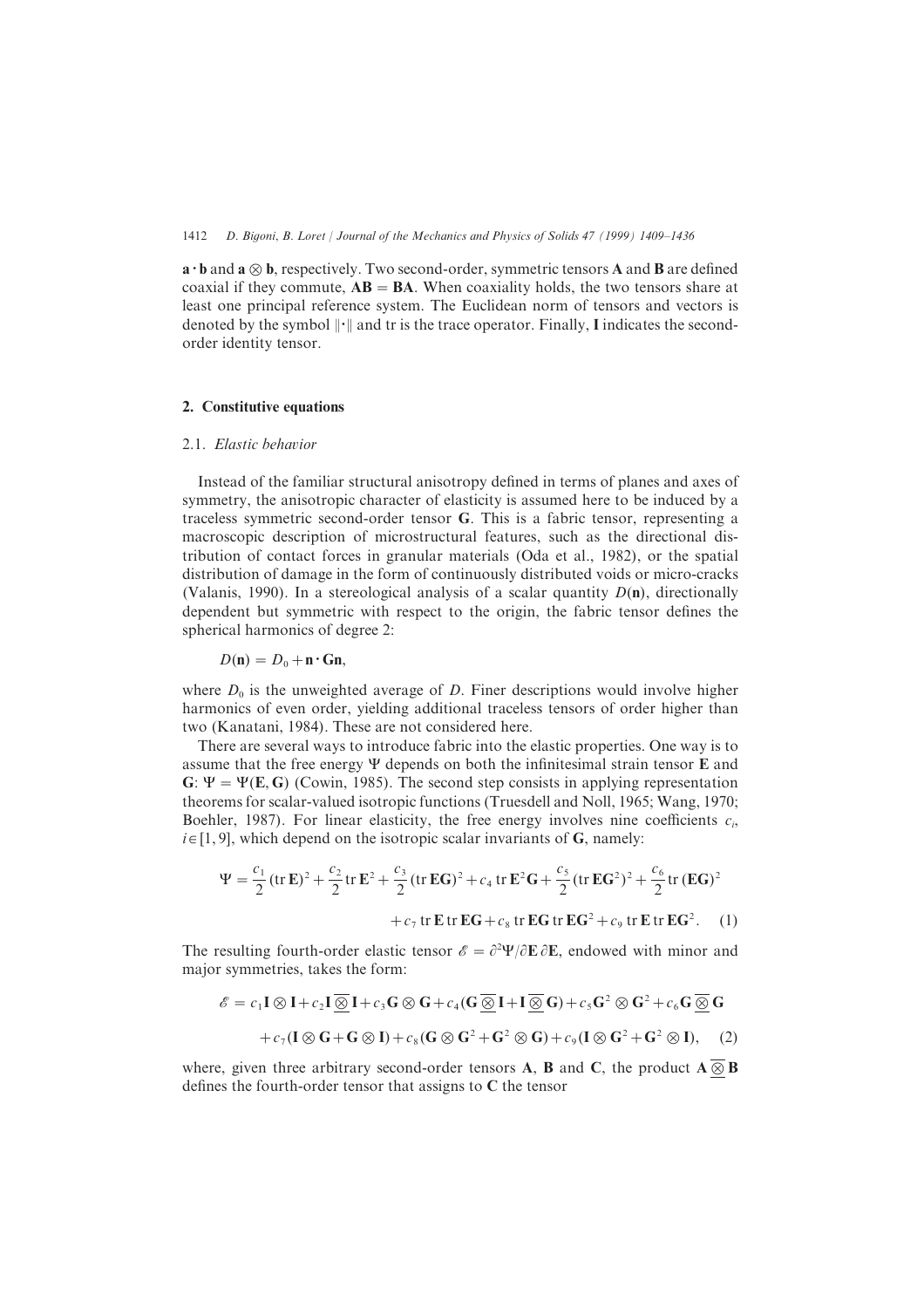$$
(\mathbf{A}\overline{\otimes}\mathbf{B})[\mathbf{C}] = \frac{1}{2}(\mathbf{AC}\mathbf{B}^{\mathrm{T}} + \mathbf{AC}^{\mathrm{T}}\mathbf{B}^{\mathrm{T}}).
$$
\n(3)

The fact that  $\bf{G}$  is traceless affects the formal representation (2) only through the functional dependence of the scalar functions  $c_i$  upon the invariants of G.

Following Valanis (1990) and Zysset and Curnier (1995), there is an alternative, more heuristic way to define anisotropic elasticity. To this purpose, let us first record the elastic isotropic tensor  $\mathscr{E}^{\text{iso}}$  which will be viewed as a reference:

$$
\mathscr{E}^{\text{iso}} = \lambda \mathbf{I} \otimes \mathbf{I} + 2\mu \mathbf{I} \overline{\otimes} \mathbf{I},\tag{4}
$$

where  $\lambda$  and  $\mu$  are the usual Lame constants. Given a tensor  $\mathbf{B} \in Sym$ , a homogeneous de visu modification of  $\mathscr{E}^{\text{iso}}$  is

$$
\mathscr{E} = \lambda \mathbf{B} \otimes \mathbf{B} + 2\mu \mathbf{B} \underline{\otimes} \mathbf{B},\tag{5}
$$

which to a strain  $E$  associates the stress  $T$ ,

$$
\mathbf{T} = \mathcal{E}[\mathbf{E}] \equiv \lambda(\mathbf{B} \cdot \mathbf{E})\mathbf{B} + 2\mu \,\mathbf{B} \mathbf{E} \mathbf{B}.\tag{6}
$$

Clearly, for this transformation to be meaningful,  $\bf{B}$  should satisfy some restrictions. For the elastic tensor to be positive definite,  $B$  should be definite, and, without loss of generality, we shall assume  $B$  to be positive definite. Consequently,  $B$  cannot be traceless. In addition, there is no loss of generality either in normalizing  $\bf{B}$  to facilitate comparison with respect to the isotropic reference  $\mathscr{E}^{\rm iso}$ . Therefore, **B** is built from the fabric tensor  $G$  and satisfies the following conditions:

$$
\mathbf{B} = g\mathbf{I} + \mathbf{G} \text{ Positive Definite}, \quad \text{tr } \mathbf{B}^2 = 3. \tag{7}
$$

As a consequence of the positive definiteness and normalization of  $\bf{B}$ , g belongs to the interval  $[0, 1]$ . Given the positive definiteness of **B**, the necessary and sufficient conditions for positive definiteness and strong ellipticity of  $\mathscr E$  turn out to be the same as for the isotropic reference  $\mathscr{E}^{\text{iso}}$ .

$$
\mathscr{E} \text{ Positive Definite} \Leftrightarrow 3\lambda + 2\mu > 0 \quad \text{and} \quad \mu > 0,\tag{8}
$$

$$
\& \text{Strongly Elliptic} \Leftrightarrow \lambda + 2\mu > 0 \quad \text{and} \quad \mu > 0. \tag{9}
$$

Positive definiteness results from the relation  $X \cdot \mathscr{E}[X] = X \cdot \mathscr{E}^{\text{iso}}[X]$  that holds for any  $X \in Sym$ , X being defined as  $B^{1/2}XB^{1/2}$ . Analogously, the strong ellipticity property results from eqn  $(30)$  that will be shown later.

Moreover, the elastic compliance tensor is

$$
\mathscr{E}^{-1} = -\frac{\lambda}{2\mu(3\lambda + 2\mu)} \mathbf{B}^{-1} \otimes \mathbf{B}^{-1} + \frac{1}{2\mu} \mathbf{B}^{-1} \underline{\otimes} \mathbf{B}^{-1}.
$$
 (10)

The above-defined elastic anisotropy involves four scalar parameters, namely  $\lambda$ ,  $\mu$ , and two of the three eigenvalues of **B**, in addition to the eigenvectors  $\mathbf{b}_i$ ,  $i \in [1, 3]$ , of **B** which play the role of orthotropy directions. Now, two questions may arise:

 $(1)$  Is this anisotropy a particular case of the nine parameter family defined earlier, eqn  $(2)$ ?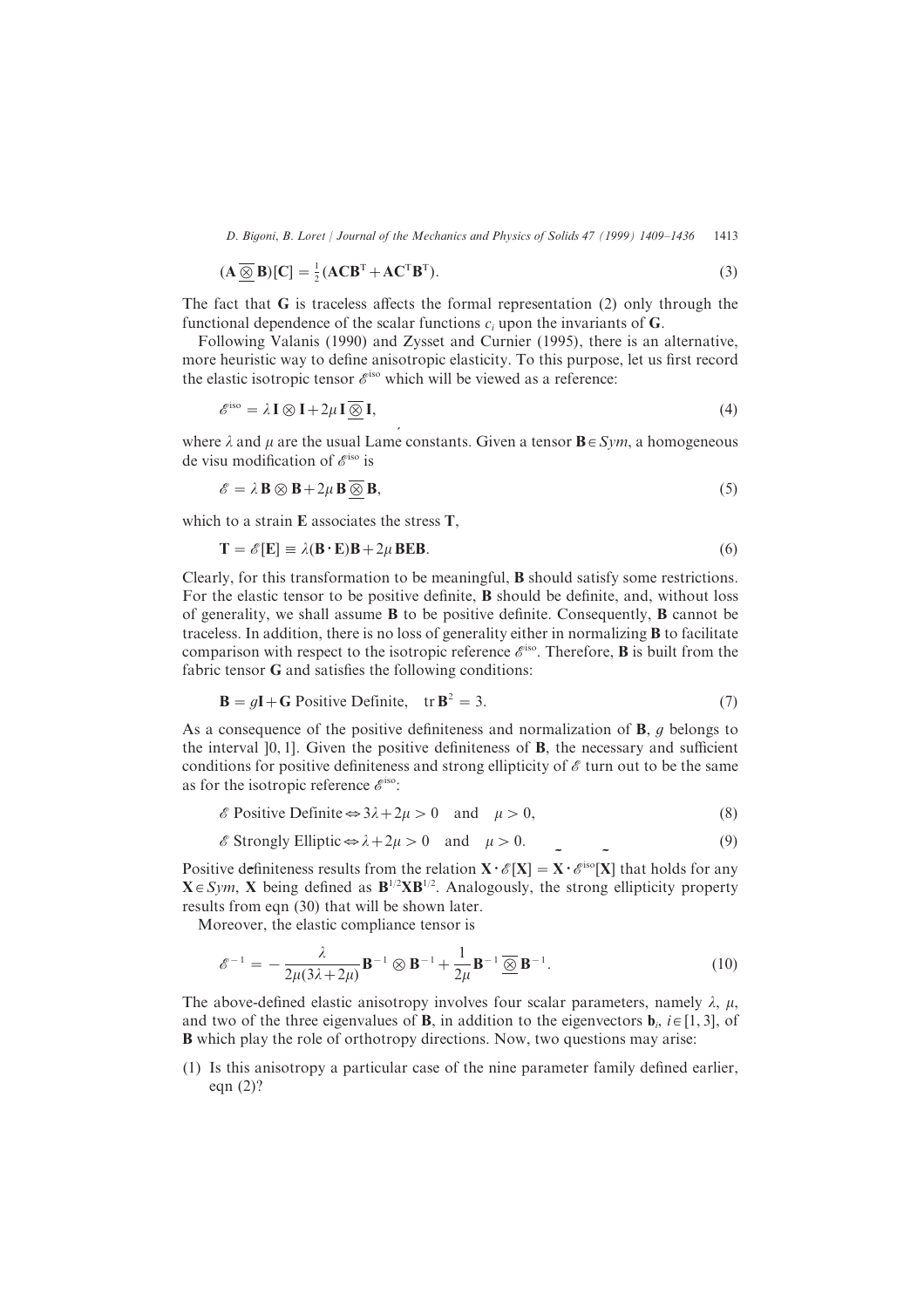$(2)$  Is this anisotropy a particular case of structural anisotropy?

Zysset and Curnier (1995) have given an affirmative answer to the first of the above questions and identified the coefficients  $c_i$ ,  $i \in [1, 9]$ , in relation (2):

$$
c_1 = \lambda g^2, \quad c_2 = 2\mu g^2, \quad c_3 = \lambda, \quad c_4 = 2\mu g,
$$
  
\n
$$
c_6 = 2\mu, \quad c_7 = \lambda g, \quad c_5 = c_8 = c_9 = 0.
$$
\n(11)

The answer to the second question is affirmative as well. When the spectrum of  $\bf{B}$ is separate, the material defined by  $(5)$  is structurally orthotropic and, when two of the eigenvalues of  $\bf{B}$  are equal, the material is structurally transversely isotropic. Otherwise, due to the normalization eqn (7),  $\mathbf{B} = \mathbf{I}$  and the material is isotropic. The proof is reported in Appendix A.

In the following, the expressions of various acoustic tensors will be needed. For a given unit direction of propagation  $n$ , the acoustic tensor associated with a constitutive tensor, say  $\mathscr E$ , is defined by the application which to a propagation vector **g** associates the vector  $\rho^{-1}\mathscr{E}[\mathbf{g}\otimes\mathbf{n}]\mathbf{n}$ ,  $\rho$  being the mass density. Thus, the acoustic tensor  $\mathbf{A}_e(\mathbf{n})$ associated with  $\mathscr E$  is

$$
\mathbf{A}_{e}(\mathbf{n}) = \frac{\lambda + \mu}{\rho} \mathbf{B} \mathbf{n} \otimes \mathbf{B} \mathbf{n} + \frac{\mu}{\rho} (\mathbf{n} \cdot \mathbf{B} \mathbf{n}) \mathbf{B},\tag{12}
$$

which, for **B** = **I**, specializes to  $A_e^{iso}(\mathbf{n})$ , associated with  $\mathcal{E}^{iso}$ ,

$$
\mathbf{A}_{e}^{\text{iso}}(\mathbf{n}) = \frac{\lambda + \mu}{\rho} \mathbf{n} \otimes \mathbf{n} + \frac{\mu}{\rho} \mathbf{I}.
$$
 (13)

Since the elastic tensors  $\mathscr{E}^{\text{iso}}$  and  $\mathscr{E}$  are assumed to be positive definite, they are strongly elliptic and therefore the acoustic tensors are positive definite. Thus, they are invertible, indeed

$$
\det \mathbf{A}_{e}(\mathbf{n}) = \rho^{-3} \det \mathbf{B}(\mathbf{n} \cdot \mathbf{B} \mathbf{n})^{3} \mu^{2} (\lambda + 2\mu)
$$
 (14)

and

$$
\mathbf{A}_{\mathrm{e}}^{-1}(\mathbf{n}) = -\frac{\rho}{\mu} \frac{\lambda + \mu}{\lambda + 2\mu} \frac{\mathbf{n} \otimes \mathbf{n}}{(\mathbf{n} \cdot \mathbf{B} \mathbf{n})^2} + \frac{\rho}{\mu} \frac{\mathbf{B}^{-1}}{\mathbf{n} \cdot \mathbf{B} \mathbf{n}}.
$$
 (15)

Finally, using the spectral decomposition of  $\bf{B}$  and its positive definiteness,

$$
\mathbf{B} = \sum_{i=1}^{3} b_i \mathbf{b}_i \otimes \mathbf{b}_i, \quad b_i > 0, \quad i \in [1, 3], \tag{16}
$$

its square root  $\mathbf{B}^{1/2}$  can be given an explicit expression: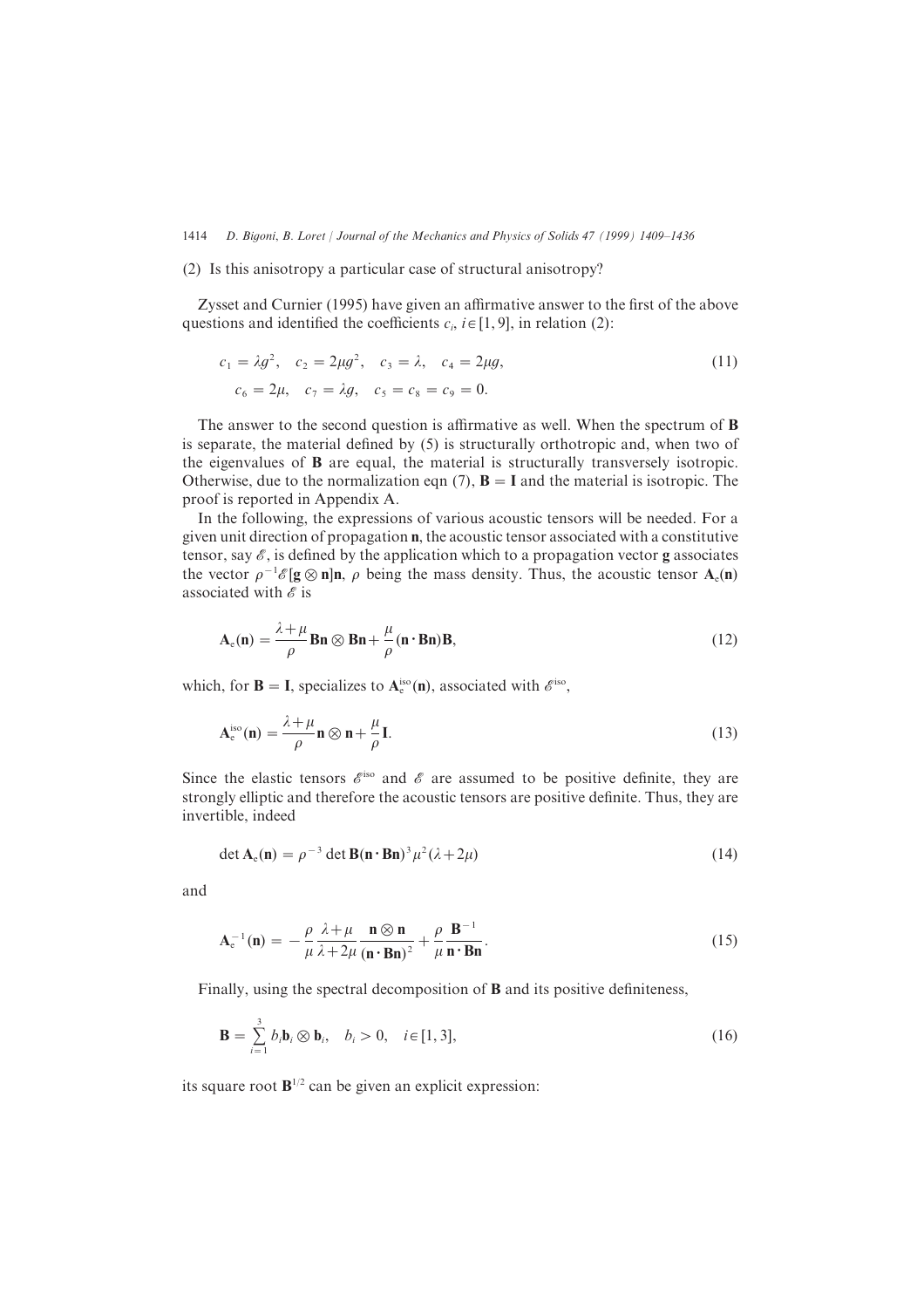$$
\mathbf{B} = \mathbf{B}^{1/2} \mathbf{B}^{1/2}, \quad \mathbf{B} = \sum_{i=1}^{3} \sqrt{b_i} \mathbf{b}_i \otimes \mathbf{b}_i.
$$
 (17)

**Remark 2.1.** A connection with deformation induced anisotropy.<sup>1</sup>

So far we have viewed the tensor B as a fabric tensor and the resulting anisotropy has been referred to as structural anisotropy. But eqn  $(5)$  is also appropriate for deformation-induced anisotropy with a properly defined  $\bf{B}$ . For example, in a formalism using intermediate configurations, the elastic tensor  $\mathscr{E}^{\text{ref}}$ , relating the Kirchhoff stress and elastic strain  $(\Phi^T \Phi - I)/2$  in the intermediate configurations, transforms to  $\mathscr E$  in the current configurations according to the operation involving the elastic deformation gradient  $\Phi$ .

$$
\mathcal{E}_{IJKL}^{\text{ref}} \mapsto \mathcal{E}_{ijkl} = \Phi_{il}\Phi_{jl}\Phi_{kK}\Phi_{IL}\mathcal{E}_{IJKL}^{\text{ref}}.
$$
\n(18)

In a Lagrangian formalism,  $\mathcal{E}^{\text{ref}}$  is the elastic tensor in the initial configuration and  $\Phi$ the deformation gradient. If  $e^{\text{ref}}$  is isotropic,  $e$  takes the form (5) with  $\mathbf{B} = \Phi \Phi^T$ , that is  $B=V^2$  in terms of the left stretch tensor V of  $\Phi$ . Notice that the fact that this B does not obey the natural normalization akin to structural anisotropy eqn  $(7)$  is inconsequential.

#### 2.2. Elastic-plastic behavior

 $\overline{\Phi}$ 

The plastic constitutive equations we consider may embody any kind of anisotropy through the presence of internal variables  $K$  of arbitrary tensorial nature in the yield function  $f$ . The rate constitutive equations—valid in the small strain range—relate the stress and strain rates  $T$  and  $E$  in the following piecewise linear way

$$
\mathbf{T} = \begin{cases} \mathcal{E}[\mathbf{E}] - \frac{1}{H} < \mathbf{Q} \cdot \mathcal{E}[\mathbf{E}] > \mathcal{E}[\mathbf{P}] & \text{if } f(\mathbf{T}, \mathcal{K}) = 0 \\ \mathcal{E}[\mathbf{E}] & \text{if } f(\mathbf{T}, \mathcal{K}) < 0 \end{cases} \tag{19}
$$

where both the yield function gradient  $\mathbf{Q} \in Sym$  and the flow mode tensor  $\mathbf{P} \in Sym$  are of unit norm. The plastic modulus  $H>0$  is assumed to be strictly positive and it is related to the hardening modulus h through

$$
H = h + h_e \quad \text{with} \quad h_e = \mathbf{Q} \cdot \mathscr{E}[\mathbf{P}]. \tag{20}
$$

In eqn (19), the operator  $\langle \cdot \rangle$  denotes the Macaulay brackets, i.e.  $\forall \alpha \in \mathcal{R}$ ,  $\langle \alpha \rangle = (\alpha + |\alpha|)/2$ . All quantities appearing in these rate equations fully depend on the entire path of deformation reckoned from some ground state. In other words,  $\mathbf{Q}, \mathbf{P},$ f, h, and H are functions of the state, represented through stress, plastic strain and, in general, internal variables.

 $1$ This remark has been suggested to us by an anonymous reviewer.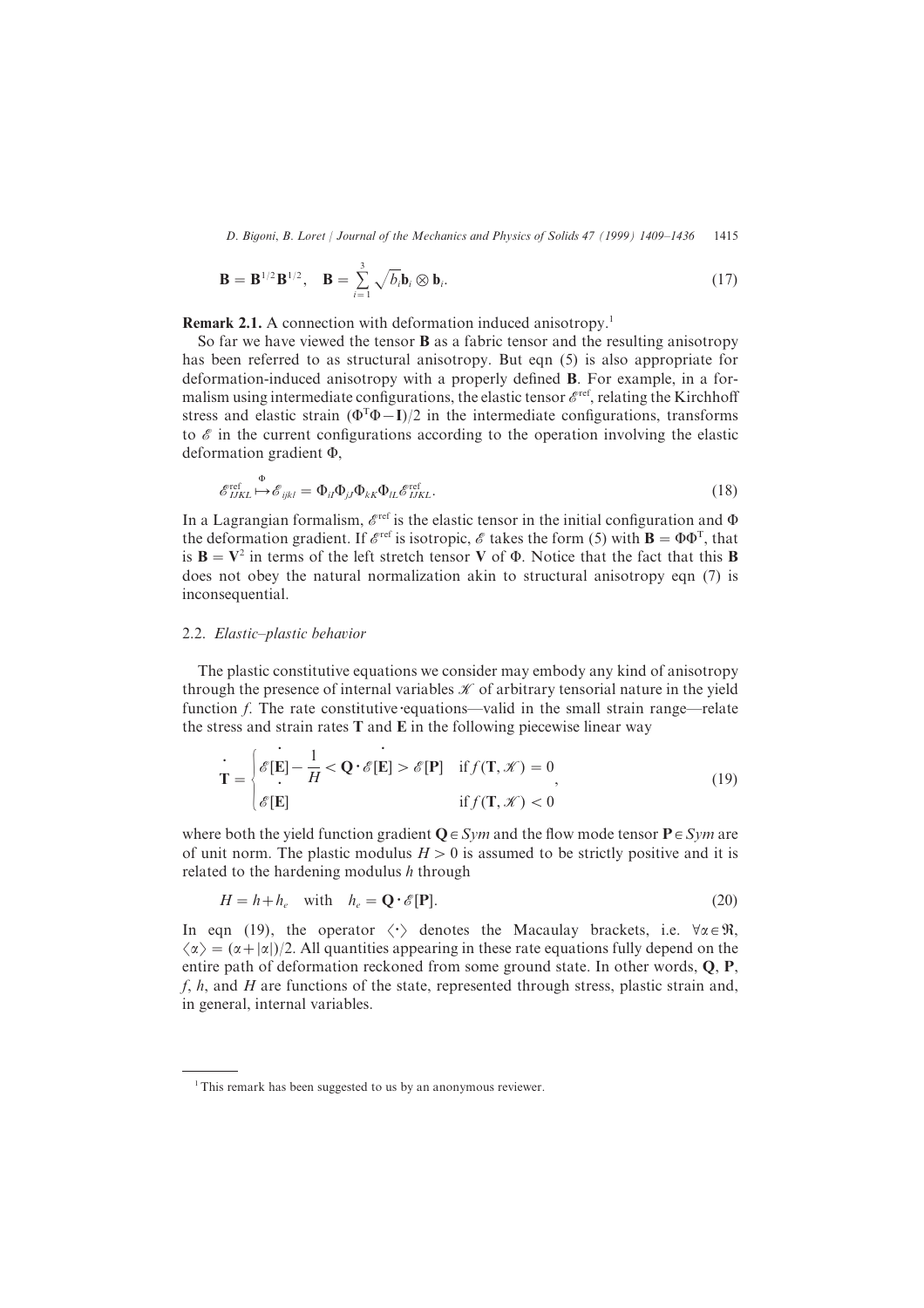The special case of deviatoric associativity, where the deviatoric parts of  $P$  and  $Q$ are aligned, may be defined as

$$
\mathbf{P} = \cos\chi \hat{\mathbf{S}} + \frac{\sin\chi}{\sqrt{3}} \mathbf{I}, \quad \mathbf{Q} = \cos\psi \hat{\mathbf{S}} + \frac{\sin\psi}{\sqrt{3}} \mathbf{I}, \tag{21}
$$

where  $S \in Sym$  is traceless and of unit norm. The angular parameters  $\psi$  and  $\chi$  describe the pressure-sensitivity and the dilatancy of the material, respectively; they will be assumed to range in the interval  $[0^{\circ}, 90^{\circ}]$ . Therefore, purely isotropic plastic flow and plastic contraction are not considered here.

#### 2.3. Elastic–plastic acoustic tensor

Let us consider an acceleration wave that propagates through an elastic–plastic material in a direction **n**. If both sides of the wave front follow the loading branch  $(19)$  of the constitutive operator, the propagation is governed by the following eigenvalue problem involving the elastic–plastic acoustic tensor  $A_{ep}(n)$  (Hill, 1962; Mandel, 1962),

$$
[\mathbf{A}_{ep}(\mathbf{n}) - c^2 \mathbf{I}] \mathbf{g} = \mathbf{0},\tag{22}
$$

where  $c$  is the normal wave speed and  $g$  the mode of propagation. From the constitutive assumptions  $(19)$ ,  $A_{ep}(n)$  can be cast in the format,

$$
\mathbf{A}_{ep}(\mathbf{n}) = \mathbf{A}_e(\mathbf{n}) - \frac{1}{\rho H} \mathbf{p}(\mathbf{n}) \otimes \mathbf{q}(\mathbf{n}),\tag{23}
$$

where  $\bf{p}$  and  $\bf{q}$  are two vectors, functions of  $\bf{n}$ :

$$
p \equiv \mathscr{E}[P]n = \lambda(B \cdot P)Bn + 2\mu BPBn, \quad q \equiv \mathscr{E}[Q]n = \lambda(B \cdot Q)Bn + 2\mu BQBn. \quad (24)
$$

#### 3. Strain localization analysis

Strain localization is defined by the vanishing of a wave speed for at least one propagation direction **n**, or equivalently by the singularity of the acoustic tensor  $(Rice, 1976),$ 

$$
\mathbf{A}_{ep}(\mathbf{n})\mathbf{g} = \mathbf{0} \quad \text{for } \mathbf{g} \neq \mathbf{0} \Leftrightarrow \det \mathbf{A}_{ep}(\mathbf{n}) = 0. \tag{25}
$$

During a loading process for which the hardening modulus continuously decreases, the onset of strain localization occurs when the hardening modulus reaches the largest value that makes  $A_{\text{en}}(n)$  singular. Thus, the critical hardening modulus defining the onset of strain localization is the solution of the constrained maximization problem]

$$
h^{\text{crit}} = \max_{\mathbf{n}, \|\mathbf{n}\|=1} \left\{ \mathbf{q}(\mathbf{n}) \cdot \mathbf{A}_{\text{e}}^{-1}(\mathbf{n}) \mathbf{p}(\mathbf{n}) \right\} - h_e.
$$
 (26)

For isotropic elasticity,  $\mathbf{B} = I$ , the maximization problem (26) was solved by Rudnicki and Rice (1975), Needleman and Ortiz (1991) and Ottosen and Runesson (1991) for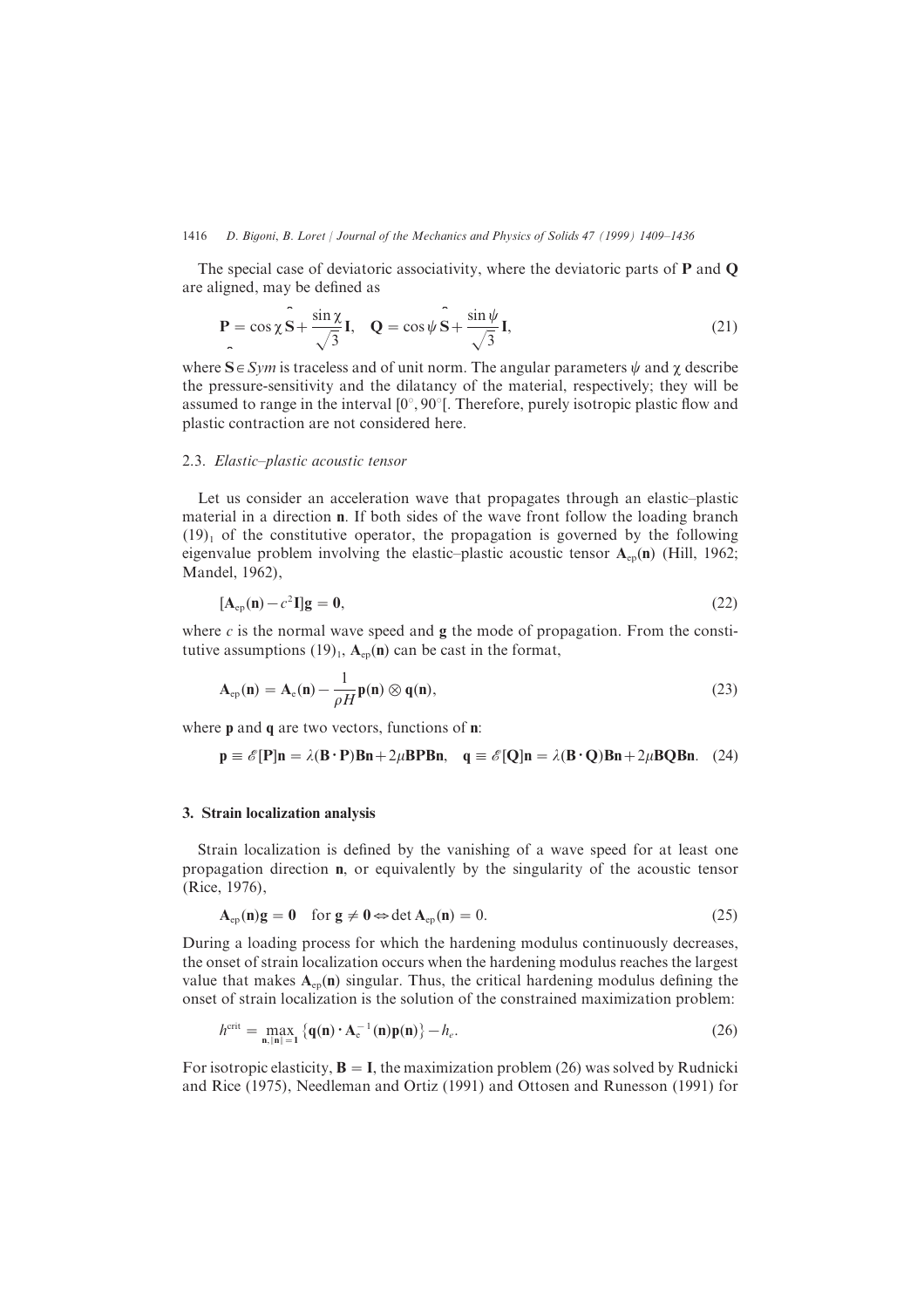special assumptions on  $P$  and  $Q$ , and by Bigoni and Hueckel (1990, 1991) under the sole hypothesis of coaxiality of  $P$  and  $Q$ . For anisotropic elasticity, the maximization problem has not been explored so far in a general context. Even in the simplest settings, a complete analytical solution is very difficult to obtain (Rizzi and Loret, 1997). Strikingly, it turns out that the form of elastic anisotropy defined by eqn  $(5)$ makes it possible to transform the maximization problem into a problem involving the elastic reference isotropic tensor only. Therefore, it becomes possible to use the above-quoted results concerning elastic isotropy.

#### 3.1. Explicit solution for strain localization

Let us first-define the transformed normals to the plastic potential  $\overline{P}$  and to the Let us instructive the transformed normals to the plastic potential<br>yield surface  $Q$ , the transformed propagation direction **n** and mode **g**:

$$
\mathbf{P} = \mathbf{B}^{1/2} \mathbf{P} \mathbf{B}^{1/2}, \quad \mathbf{Q} = \mathbf{B}^{1/2} \mathbf{Q} \mathbf{B}^{1/2}, \quad \tilde{\mathbf{n}} = \frac{\mathbf{B}^{1/2} \mathbf{n}}{\|\mathbf{B}^{1/2} \mathbf{n}\|}, \quad \tilde{\mathbf{g}} = \mathbf{B}^{1/2} \mathbf{g}.
$$
 (27)

The vector  $\mathbf{p}$ , eqn (24), can be factored in the form:

$$
\mathbf{p} = \|\mathbf{B}^{1/2}\mathbf{n}\|\mathbf{B}^{1/2}\mathbf{p} \quad \text{with } \mathbf{p} = \mathscr{E}^{\text{iso}}[\mathbf{P}]\mathbf{n},\tag{28}
$$

and similarly for q

$$
\mathbf{q} = \|\mathbf{B}^{1/2}\mathbf{n}\|\mathbf{B}^{1/2}\mathbf{\tilde{q}}\quad\text{with }\mathbf{\tilde{q}} = \mathcal{E}^{\text{iso}}[\mathbf{Q}]\mathbf{\tilde{n}}.
$$
\n(29)

For the elastic acoustic tensor, the following relation holds

$$
\mathbf{A}_{e}(\mathbf{n}) = (\mathbf{n} \cdot \mathbf{B} \mathbf{n}) \mathbf{B}^{1/2} \mathbf{A}_{e}^{\text{iso}}(\mathbf{n}) \mathbf{B}^{1/2}.
$$
 (30)

In addition, observe that the modulus  $H$ , eqn (20), is form-invariant

$$
H = h + \mathbf{Q} \cdot \mathcal{E}[\mathbf{P}] = h + \mathbf{Q} \cdot \mathcal{E}^{\text{iso}}[\mathbf{P}].
$$
\n(31)

Now, a glance at the elastic–plastic acoustic tensor eqn  $(23)$  shows that a relation similar to eqn (30) holds for the elastic-plastic tensor itself, namely

$$
\mathbf{A}_{\rm ep}(\mathbf{n}) = (\mathbf{n} \cdot \mathbf{B} \mathbf{n}) \mathbf{B}^{1/2} \mathbf{A}_{\rm ep}^{\rm iso}(\mathbf{n}) \mathbf{B}^{1/2} \tag{32}
$$

where

$$
\tilde{\mathbf{A}}_{ep}^{iso}(\mathbf{n}) = \tilde{\mathbf{A}}_e^{iso}(\mathbf{n}) - \frac{1}{\rho H} \tilde{\mathbf{p}}(\mathbf{n}) \otimes \tilde{\mathbf{q}}(\mathbf{n}).
$$
\n(33)

Therefore the eigenvalue problem for the wave speeds eqn  $(22)$  can be transformed into

$$
\left[\mathbf{A}_{\text{ep}}^{\text{iso}}(\mathbf{n}) - c^2 \frac{\mathbf{B}^{-1}}{\mathbf{n} \cdot \mathbf{B} \mathbf{n}}\right] \mathbf{\tilde{g}} = \mathbf{0}.\tag{34}
$$

The key point is to realize that, due to eqns  $(28)$ – $(31)$ ,  $A_{ep}^{iso}$  is indeed the acoustic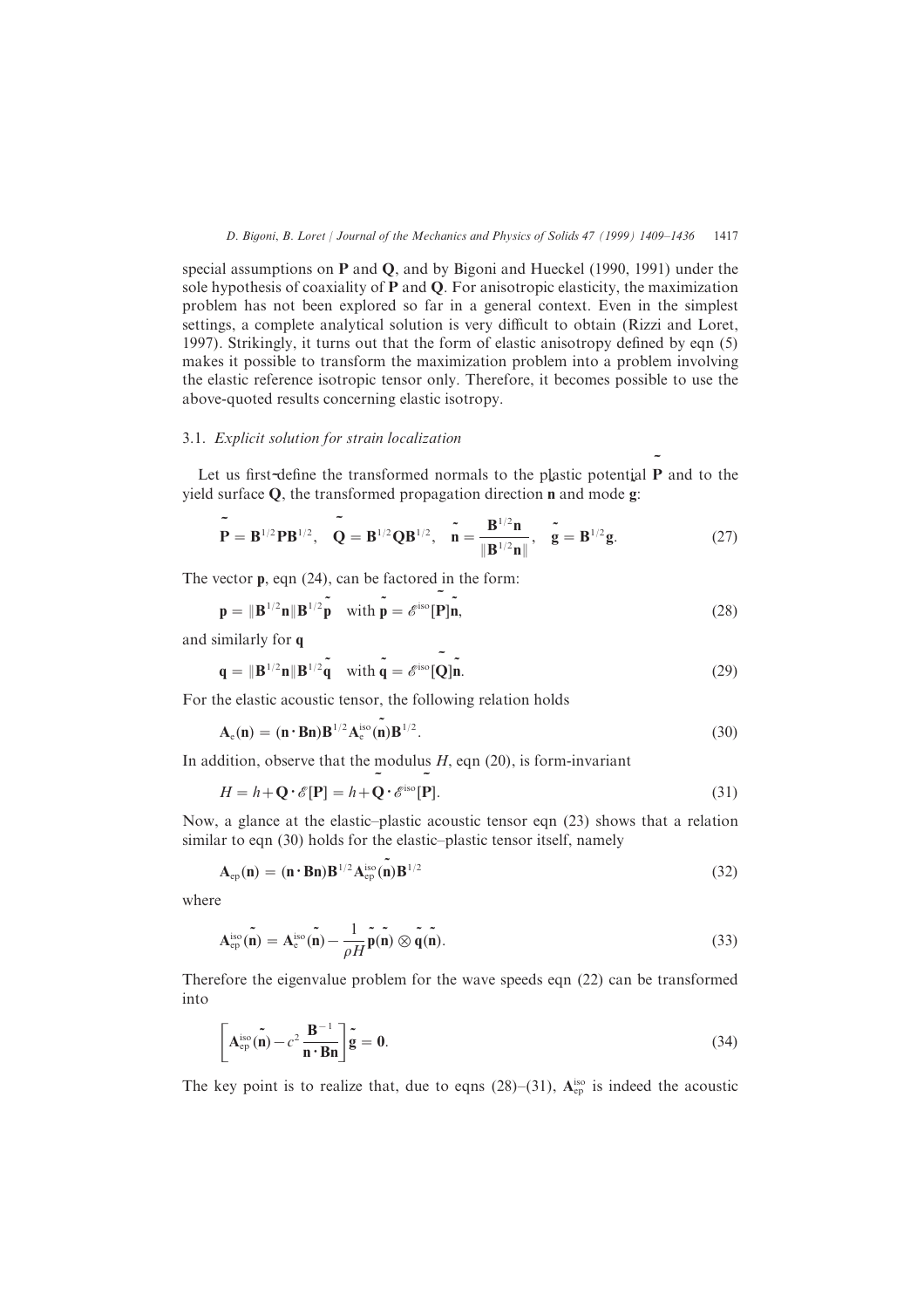tensor associated with an elastic–plastic material defined by the reference isotropic elastic tensor associated with an elastic-plastic inaterial defined by the reference elastic tensor  $\mathscr{E}^{\text{iso}}$  and the transformed plastic characteristics **P**, **Q** and *h*.

Still, the generalized eigenvalue problem eqn (34) has not the familiar structure due to the explicit presence of  $\bf{B}$  instead of the identity. Nevertheless, the strain localization condition

$$
\tilde{A}_{ep}^{iso}(\tilde{n})\tilde{g} = 0,\tag{35}
$$

has clearly the usual elastic–plastic structure akin to isotropic elasticity: hence, we have recovered the familiar framework of strain localization, for which analytical results are available. Therefore, the practical procedure to detect the onset of strain localization needs the following three steps:

- (1) calculate the transformed quantities **P** and **Q**, eqns  $(27)_{1,2}$ ;
- $(2)$  solve the maximization problem in the transformed space, thus obtaining the critical hardening modulus  $h^{\text{crit}}$ , the critical directions **n** and eigenmodes **g**;
- (3) retrieve the critical directions **n** and **g** through eqns  $(27)_{3,4}$ .

Some words of caution may be necessary as to the use of the available analytical solutions in the framework of isotropic elasticity. First notice that the symmetric solutions in the Hamework of isotropic elasticity. This houte that the symmetric second-order tensors  $P$  and  $Q$  are usually no longer of unit norm. Second,  $P$  and  $Q$ are in general not coaxial (i.e. they do not commute) even when  $P$  and  $Q$  are (a trivial but noticeable exception occurs when  $P$ ,  $Q$  and  $B$  are all coaxial). Therefore, the explicit solution developed by Bigoni and Hueckel  $(1990, 1991)$  cannot always be Explicit solution developed by Bigoni and Truecket  $(1990, 1991)$  cannot always be used. It can however be used for associative flow rules. The case where **P** and **Q** are not coaxial may be solved in plane strain/stress but it requires further investigation in a general three-dimensional context. Hence, the full exploitation of the correspondence principle obtained here asks for new analytical solutions for elastic plastic materials with isotropic elasticity.

Finally, let us conclude this section with a comment concerning the situation in which an infinite number of shear bands—forming a cone—are possible. For simplicity, let us consider associative plasticity only. For a critical cone to exist, the simplicity, let us consider associative plasticity only. For a critical colle to exist, the transformed normal  $Q$  must possess two equal eigenvalues (see Appendix B). Now, this circumstance may well occur even when  $\bf{Q}$  has a separate spectrum. To convince oneself of this fact, it suffices to consider the case where  $\bf{Q}$  and  $\bf{B}$  are coaxial: indeed, from the spectral representation of  $\mathbf{Q} = \sum_{i=1}^{3} Q_i \mathbf{b}_i \otimes \mathbf{b}_i$ ,  $\mathbf{Q}$  is equal to  $\sum_{i=1}^{3} Q_i \mathbf{b}_i \otimes \mathbf{b}_i$ , from which the point follows.

#### 3.2. Application to uniaxial traction

The foregoing analysis is now applied to the simplest possible context\ namely uniaxial traction along the axis  $t<sub>\sigma</sub>$  of an associative elastic–plastic von Mises material which displays transverse isotropic elasticity about the axis **b**.

The unit outward normals to the plastic potential and yield surface coincide and can be written as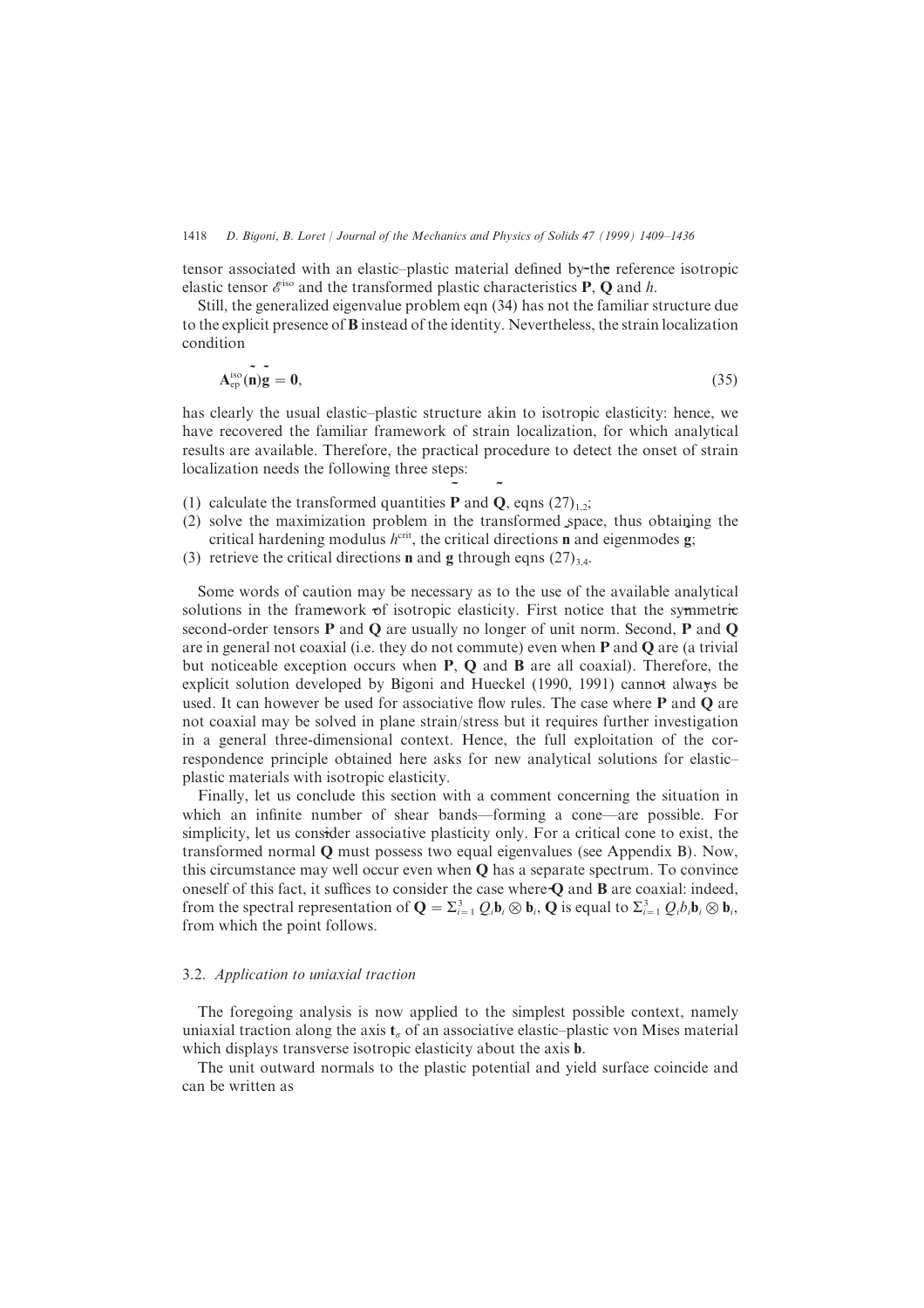$$
\mathbf{P} = \mathbf{Q} = \sqrt{\frac{3}{2}} (\mathbf{t}_\sigma \otimes \mathbf{t}_\sigma - \frac{1}{3} \mathbf{I}). \tag{36}
$$

The fabric tensor B takes the form

$$
\mathbf{B} = b_1 \mathbf{b} \otimes \mathbf{b} + b_2 (\mathbf{I} - \mathbf{b} \otimes \mathbf{b}),\tag{37}
$$

and, due to the normalization eqn (7), the eigenvalues  $b_1$  and  $b_2$  depend on a single angular parameter b whose range is limited to  $]0^{\circ}, 90^{\circ}$  by the positive definiteness of  $B$ :

$$
b_1 = \sqrt{3}\cos\hat{b}, \quad b_2 = \sqrt{\frac{3}{2}}\sin\hat{b}.
$$
 (38)

Isotropic elasticity corresponds to  $b_2 = b_1 = 1$  or  $\hat{b} = \hat{b}_{\text{iso}} \approx 54.74^{\circ}$ .

When the traction axis  $\mathbf{t}_\sigma$  and orthotropy axis **b** are aligned, i.e.  $\theta_\sigma \equiv \cos^{-1} \mathbf{t}_\sigma \cdot \mathbf{b} = 0^\circ$ , there is complete rotational symmetry about this common direction. When these axes are distinct, that is  $\theta_{\sigma} \neq 0^{\circ}$ , they define a symmetry plane, referred to as the loading plane. This prompts the definition of two direct orthonormal triads  $\{b_1, b_2, b_3\}$  and  $\{t_1, t_2, t_3\}$  with  $\mathbf{b}_1 = \mathbf{b}$ ,  $\mathbf{t}_1 = \mathbf{t}_\sigma$  and a common out-of-plane axis  $\mathbf{b}_3 = \mathbf{t}_3$  (Fig. 1).

In view of (36) and (37), the transformed tensor  $\bf Q$ , eqn (27), has a simple form when written in the  $\{b_1, b_2, b_3\}$ -triad:

$$
\tilde{[Q]} = \sqrt{\frac{3}{2}} \begin{bmatrix} b_1 \left( \cos^2 \theta_{\sigma} - \frac{1}{3} \right) & \sqrt{b_1 b_2} \sin \theta_{\sigma} \cos \theta_{\sigma} & 0 \\ \sqrt{b_1 b_2} \sin \theta_{\sigma} \cos \theta_{\sigma} & b_2 \left( \sin^2 \theta_{\sigma} - \frac{1}{3} \right) & 0 \\ 0 & 0 & -\frac{b_2}{3} \end{bmatrix} .
$$
 (39)

Its eigenvalues  $Q_1$ ,  $Q_2$ ,  $Q_3$ ,



Fig. 1. Axis of elastic symmetry **b**, traction axis  $t_{\sigma}$ , material axes  $\{b_1, b_2, b_3\}$ , loading axes  $\{t_1, t_2, t_3\}$  with  $\mathbf{b}_1 = \mathbf{b}$  and  $\mathbf{t}_1 = \mathbf{t}_q$  and loading plane  $[\mathbf{b}, \mathbf{t}_q]$ .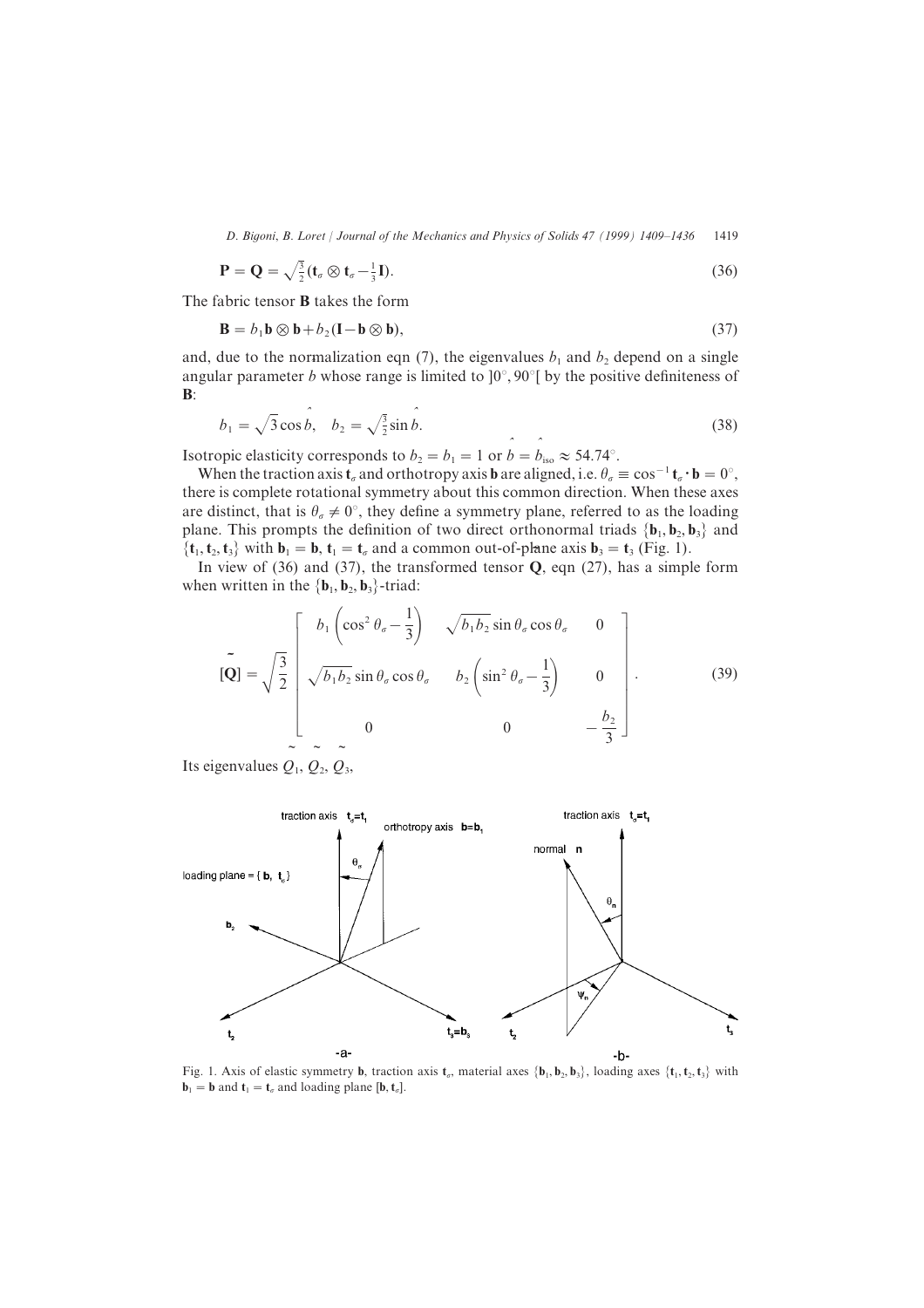$$
\tilde{Q}_1 = \frac{1}{2} \sqrt{\frac{3}{2}} (S + \sqrt{\Delta}), \quad \tilde{Q}_2 = \frac{1}{2} \sqrt{\frac{3}{2}} (S - \sqrt{\Delta}), \quad \tilde{Q}_3 = -\frac{b_2}{\sqrt{6}}, \tag{40}
$$

with

$$
S = b_1(\cos^2 \theta_{\sigma} - \frac{1}{3}) + b_2(\sin^2 \theta_{\sigma} - \frac{1}{3}), \quad \Delta = S^2 + \frac{8}{9}b_1b_2 > 0,
$$
 (41)

are distinct, except when the traction and orthotropy axes are aligned, in which case  $Q_1 = Q_3 = -b_2\sqrt[3]{6} < Q_2 = b_1\sqrt{2/3}$ . Notice that the eigenvectors associated with the eigenvalues  $Q_1$  and  $Q_2$  lie in the loading plane while the third eigenvector associated with  $Q_3$  is  $\mathbf{b}_3 = \mathbf{t}_3$ . Using the above spectral analysis of **Q**, the analytical solution of Bigoni and Hueckel  $(1990, 1991)$ , which is reported for completeness in Appendix B,  $y$ ields the critical hardening modulus and critical directions **n** at the onset of strain localization. The critical directions  $n$  are retrieved by the simple transformation eqn  $(27)$ <sub>3</sub>. For plotting purposes, these directions are defined by two spherical coordinates  $(\theta_n, \psi_n)$  associated with the triad  $\{t_1 = t_a, t_2, t_3\}$  (Fig. 1). Since the loading plane is a symmetry plane, to any solution **n** strictly on one side of this plane a mirror solution on the other side is associated. Therefore we content ourselves to collect solutions defined by a second angle  $\psi_n$  in  $[0^\circ, 180^\circ]$ . In other words, except when a critical cone exists, we find two solutions either belonging to the loading plane, or in symmetric position with respect to it. For the latter circumstance, we report in the figures only the solution with  $\psi$ , belonging to  $[0^\circ, 180^\circ]$ .

There are three parameters that affect the normalized critical modulus  $h^{\text{crit}}/\mu$  and the critical directions, namely, Poisson's ratio of the isotropic reference solid  $\frac{1}{2}$  (2)  $\frac{1}{2}$  and  $\frac{1}{2}$  (3)  $\frac{1}{2}$  (3)  $\frac{1}{2}$  $v = \lambda/(2\lambda + 2\mu)$ , the angle b defining the fabric tensor, and the inclination  $\theta_{\sigma} \in [0^{\circ}, 90^{\circ}]$ of the traction axis with respect to the orthotropy axis[ The normalized critical or the traction axis with respect to the orthology axis. The hormanized critical hardening modulus  $h^{\text{crit}}/\mu$  and the critical angles versus the fabric angle b are shown in Fig. 2, for  $v = 0$  and  $v = 1/3$  and for four loading directions  $\theta_{\sigma}$ . Other values of v do not show qualitatively distinct features and therefore are not reported.

Some comments may be appropriate to highlight the qualitative and quantitative influence of elastic anisotropy on the strain localization characteristics.

Let us first recall that for elastic isotropy a cone of critical band normals exists, for which  $\psi_n$  remains arbitrary, while (Rudnicki and Rice, 1975)<sup>2</sup>

$$
\frac{h^{\text{crit}}}{\mu} = -\frac{1+v}{3}, \quad \theta_n = \tan^{-1} \sqrt{\frac{1+v}{2-v}}.
$$
\n(42)

Since the eigenvalues of  $Q$  are distinct except when the traction and orthotropy axes are aligned, in this particular case only a cone of critical solutions is displayed; however the angle of this cone is generally different from that corresponding to the isotropic case.

<sup>&</sup>lt;sup>2</sup> The critical modulus  $h^{\text{crit}}/\mu$  reported in Rudnicki and Rice (1975) differs from that given here because their  $P$  and  $Q$  are not of unit norm.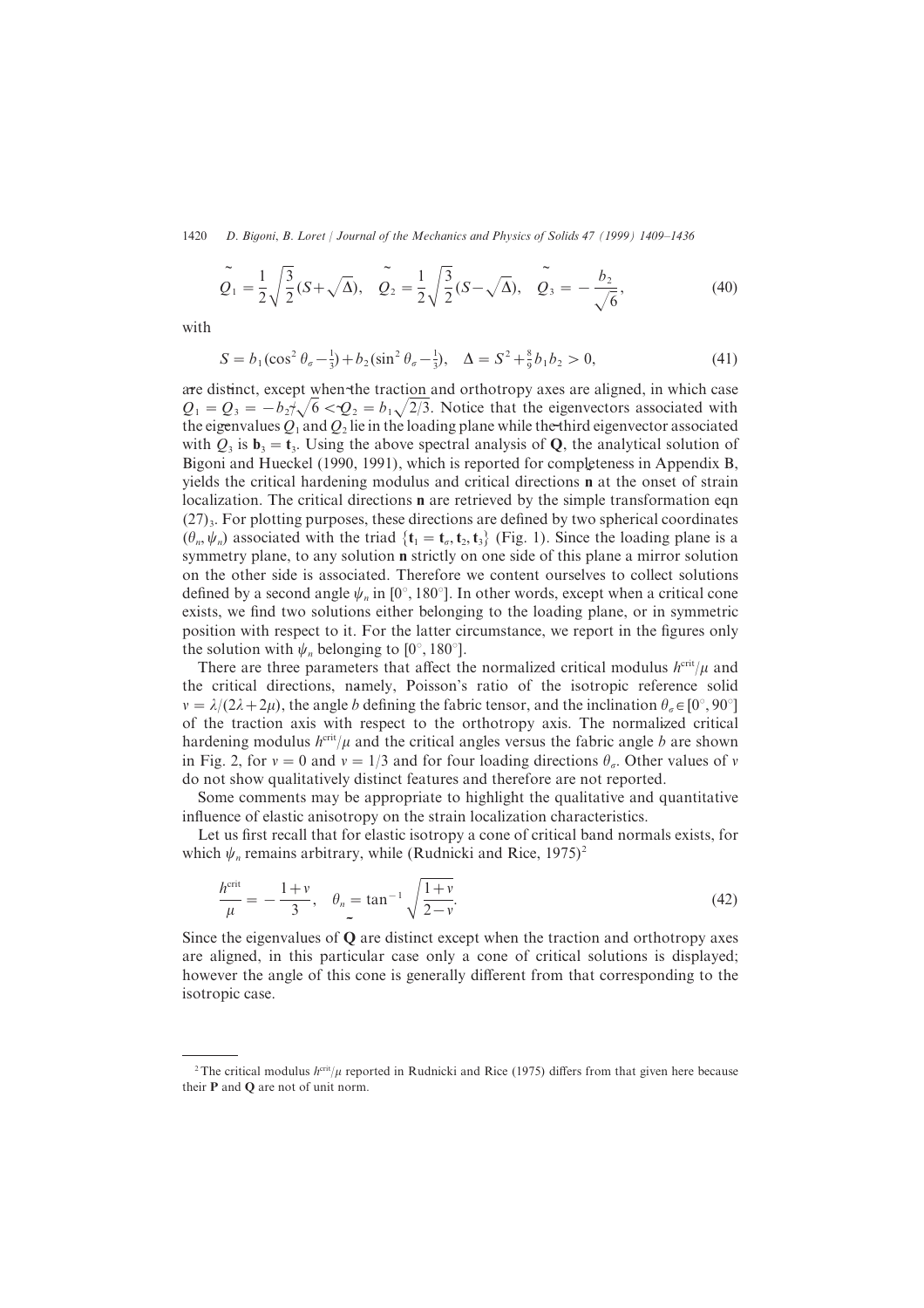

Fig. 2. Strain localization for an associated von Mises solid with transverse isotropy described by the angle b and subjected to uniaxial traction. Results are reported for  $v = 0$  and  $v = 1/3$  and different inclinations  $\theta_a = (\mathbf{b}, \mathbf{t}_a)$ . (a) Normalized critical hardening modulus; (b) angle  $\theta_n = (\mathbf{t}_a, \mathbf{n})$ ; (c) angle  $\psi_n$ . Note: when  $\theta_{\sigma} = 0^{\circ}$ , a cone of critical normals exists about the traction axis and  $\psi_n$  is arbitrary.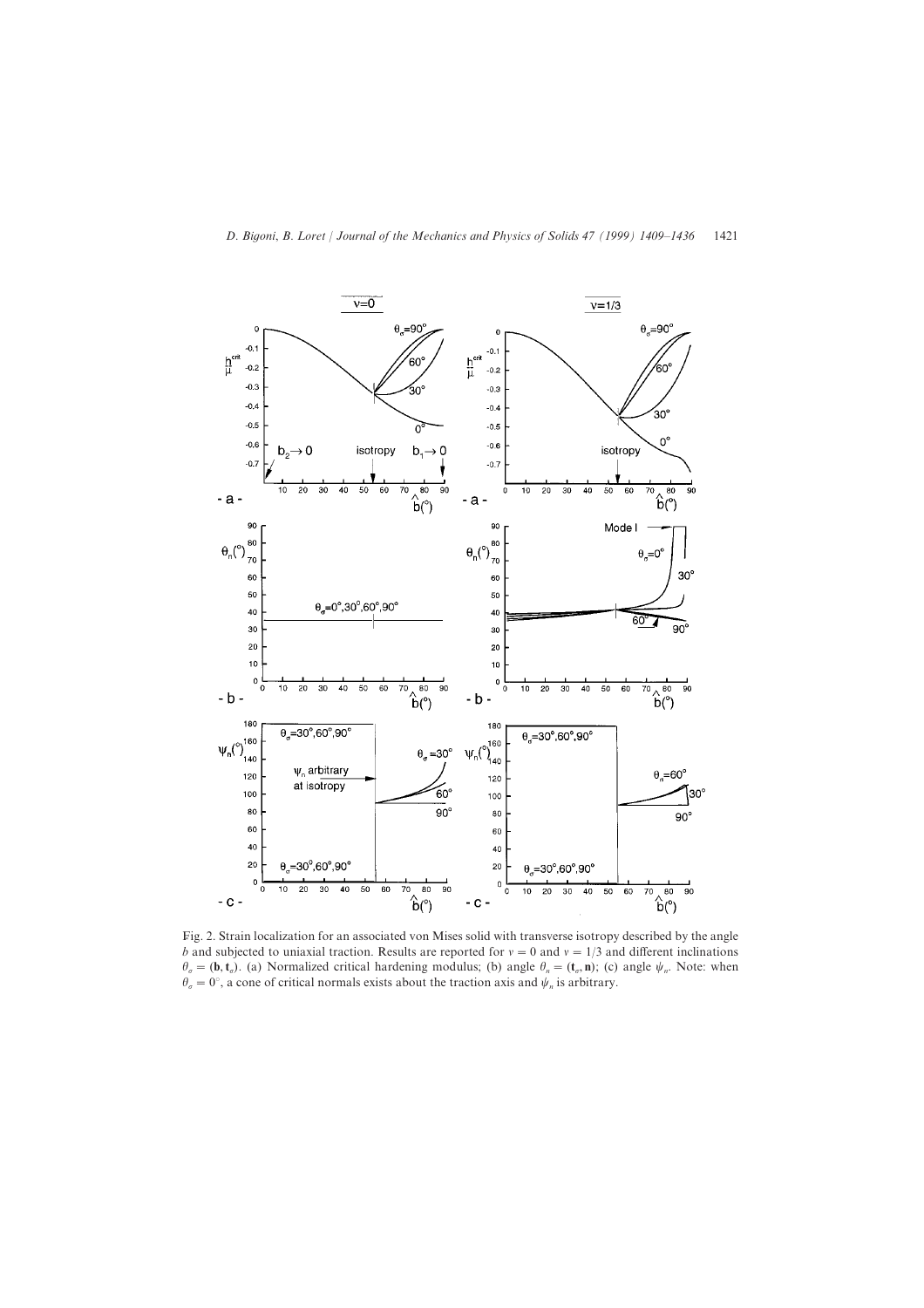The solutions for  $v=0$  and  $v=1/3$  are roughly similar, but there are several quantitative differences. In particular, as a general trend, the critical hardening modulus decreases when  $\nu$  increases and this effect has been observed for the whole admissible range of v, namely  $]-1,1/2[$ . As a consequence of plastic associativity, these moduli are negative, corresponding to strain localization in the softening range. The case  $v = 0$  is peculiar because the angles  $\theta_n$  remain equal to the corresponding isotropic value, eqn  $(42)$ , independently of the direction of traction and of elastic anisotropy.

Results reported in the figures show clearly that elastic anisotropy strongly influences all characteristics of strain localization. Actually, the angle  $b = b_{\text{iso}}$  corresponding to isotropy separates two types of solutions. For  $b < b_{\text{iso}}$ , the critical normals lie in the loading plane, i.e.  $\psi_n = 0^\circ$  and 180°, the angle  $\theta_n$  varies slightly with respect to the isotropic value, and the normalized critical modulus  $h^{\text{crit}}/\mu$  is equal to

$$
h^{\text{crit}}/\mu = -(1+v)b_2^2/3.
$$
\n(43)

Therefore, the critical modulus tends to its upper limit  $\theta$  at the boundary of the domain corresponding to the positive definiteness of the elastic tensor, i.e. when  $b \rightarrow$  $0^\circ$ . In addition, surprisingly, the critical angles are virtually independent of the loading direction.

A quite different picture emerges for  $\hat{b} > \hat{b}_{\text{iso}}$ . The band normals no longer belong to the loading plane,  $\psi_n \neq 0^\circ$ , 180°. In this case, the loading direction plays an important role, and the critical modulus does not necessarily tend to zero at the boundary of the domain of positive definiteness of the elastic tensor. Indeed, for  $b \rightarrow$ 90°, the solution type strongly depends on the value of  $\theta_{\sigma}$  with respect to  $\sin^{-1} (1/\sqrt{3}) \approx 35.26^{\circ}$ :

$$
\theta_{\sigma} \geqslant 35.26^{\circ}, \quad \frac{h^{\text{crit}}}{\mu} = 0,
$$
\n
$$
\theta_{\sigma} \leqslant 35.26^{\circ}, \quad \frac{h^{\text{crit}}}{\mu} = \begin{cases} -\frac{2}{1-\nu} \tilde{Q_1}, & \text{if } \nu \geqslant 0, \\ -\frac{2}{1-\nu} \tilde{Q_1}, & \text{if } \nu \leqslant 0. \end{cases} \tag{44}
$$

When  $\vec{b} \to 90^\circ$ ,  $Q_1$  tends to 3/2(sin<sup>2</sup>  $\theta_\sigma - 1/3$ ), and the critical modulus decreases monotonically from 0 as  $\theta_{\sigma}$  varies from 35.26° to 0° (Fig. 2(a)).

As already mentioned, when the traction and orthotropy axes are aligned, complete rotational symmetry makes the angle  $\psi_n$  arbitrary and

$$
v \leq 2 \frac{b_1}{b_2}, \quad \frac{h^{\text{crit}}}{\mu} = -\frac{1+v}{3} b_2^2, \quad \theta_n = \tan^{-1} \sqrt{\frac{(1+v)b_1}{2b_1 - v b_2}},
$$
  

$$
v \geq 2 \frac{b_1}{b_2}, \quad \frac{h^{\text{crit}}}{\mu} = -\frac{1+v}{3} b_2^2 - \frac{1}{3(1-v)} (2b_1 - v b_2)^2, \quad \theta_n = 90^\circ.
$$
 (45)

When  $\theta_n = 90^\circ$ , which occurs for  $b \ge 83.28^\circ$  and  $v = 1/3$  (Fig. 2(b)), the localization mode is a pure Mode I, i.e. axial splitting. This corresponds to  $g$ , eqn (25), parallel to  $\mathbf{n},$  which is orthogonal to the traction direction. It is clear from eqn (45) that the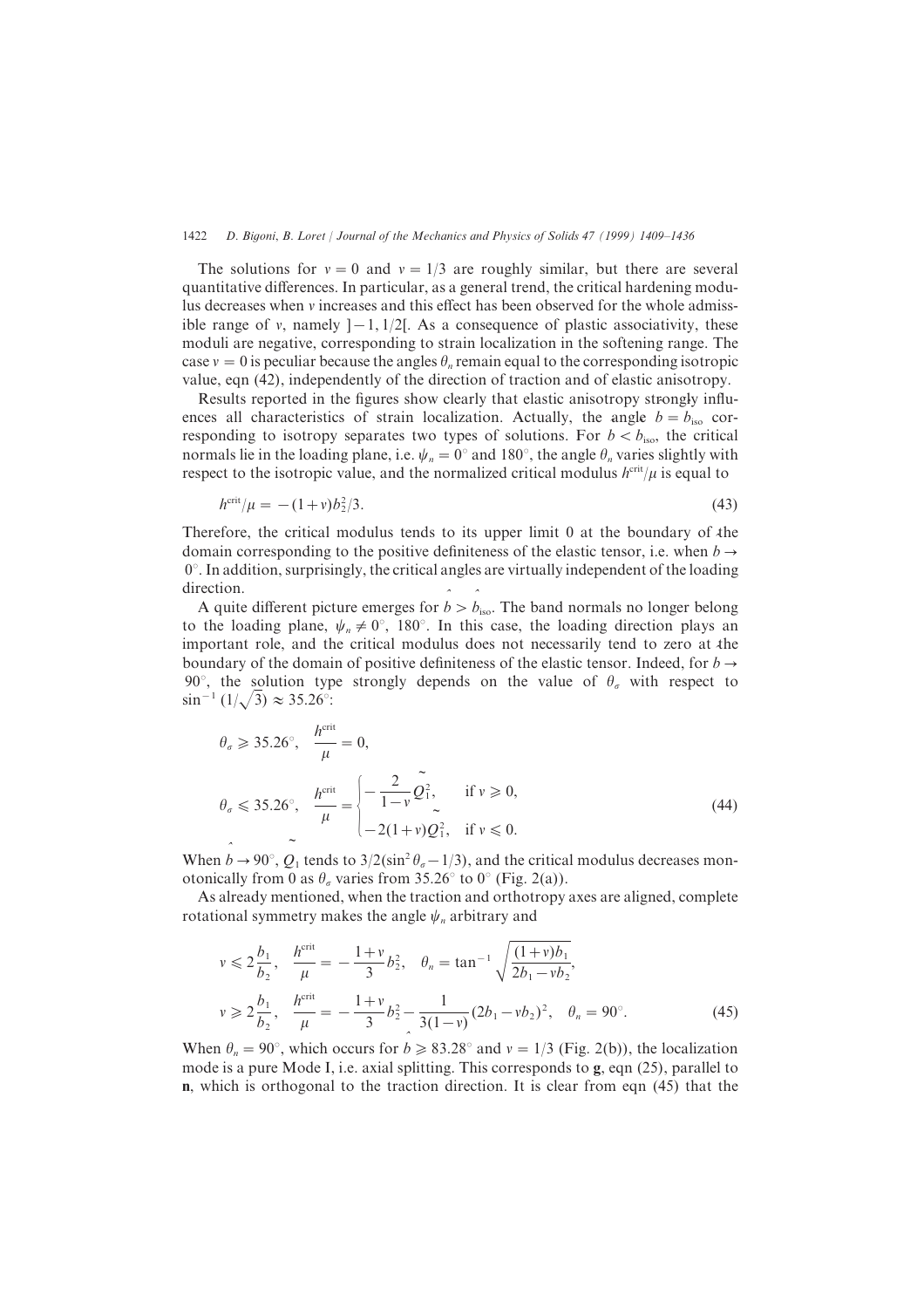solution  $\theta_n = 90^\circ$  is not possible for  $v \le 0$ . Mode I also occurs for all inclinations  $t_{\sigma} \in [0^{\circ}, 35.26^{\circ}]$  at large values of angle *b*.

When the traction axis is orthogonal to the orthotropy axis,  $\theta_{\sigma} = 90^{\circ}$ , the solution is either in the loading plane,  $\psi_n = 0^\circ$ , 180°, for  $b < b_{\text{iso}}$ , or in the plane  $t_1-t_3$ , corresponding to  $\psi_n = 90^\circ$ , for  $b > b_{\text{iso}}$  (Figs 2(c)). The normalized critical modulus is equal to  $-(1+v)b_2^2/3$  in the former case, and to  $-(1+v)b_1^2/3$  in the latter.

It is worth mentioning that many of the above features typical of elastic anisotropy have been observed for different types of structural transverse orthotropy in recent works (Loret and Rizzi, 1997a, b; Rizzi and Loret, 1997). In particular, Loret and Rizzi (1997a) have given arguments that explain the trend of the critical hardening modulus to reach its upper value  $\theta$  at the boundary of the domain defining the positive definiteness of the elastic tensor. The continuity in the neighborhood of isotropy of the critical modulus and of the angle  $\theta_n$  and the discontinuity of the angle  $\psi_n$  are considered in Rizzi and Loret  $(1997)$  and Loret and Rizzi  $(1997b)$ . There, the band normals were also observed to be independent of the traction direction for some ranges of the anisotropy parameters. However, the number of possible shear bands on each side of the loading plane were sometimes found to be equal to two.

#### 4. Flutter instability analysis

For elastic–plastic models based on elastic isotropy and obeying deviatoric associativity, complex conjugate eigenvalues of the acoustic tensor are excluded (Loret et al. 1990). One is then naturally led to analyze the consequences of the deviations with respect to the two above assumptions. In fact, infinitesimal noncoaxial deviations with respect to deviatoric associativity give rise to flutter while coaxial deviations may require a finite amount of deviation (Loret, 1992). Coaxiality refers there to  $P$  and Q. We examine now the effects of deviation with respect to elastic isotropy for elasticplastic models that obey deviatoric associativity, eqn  $(21)$ . We will show that the two types of deviations share some similarity. Indeed, the analysis will highlight another coaxiality property, now between the fabric tensors **B** or **G** and **S**, which condenses the plastic directional properties. The pervasive influence of noncoaxiality on the onset of flutter was also noted in the analysis of the effects of a traction free boundary not coaxial with the axes of material orthotropy (Loret et al., 1995).

We begin by observing that flutter may well occur for the type of elastic anisotropy described by eqn  $(5)$ . Then, we build another elastic model that both facilitates algebraic manipulations and is prone to flutter.

#### 4.1. A numerical example

For the anisotropic elastic tensor defined by eqn  $(5)$ , numerical calculations of acceleration waves, eqns  $(22)$  and  $(23)$ , have shown that complex squares of wave speeds may occur in some directions of propagation and for some range of parameters. However, the fact that the elastic wave speeds are in general distinct makes an explicit analysis intractable. Therefore, to show with an example that anisotropy may actually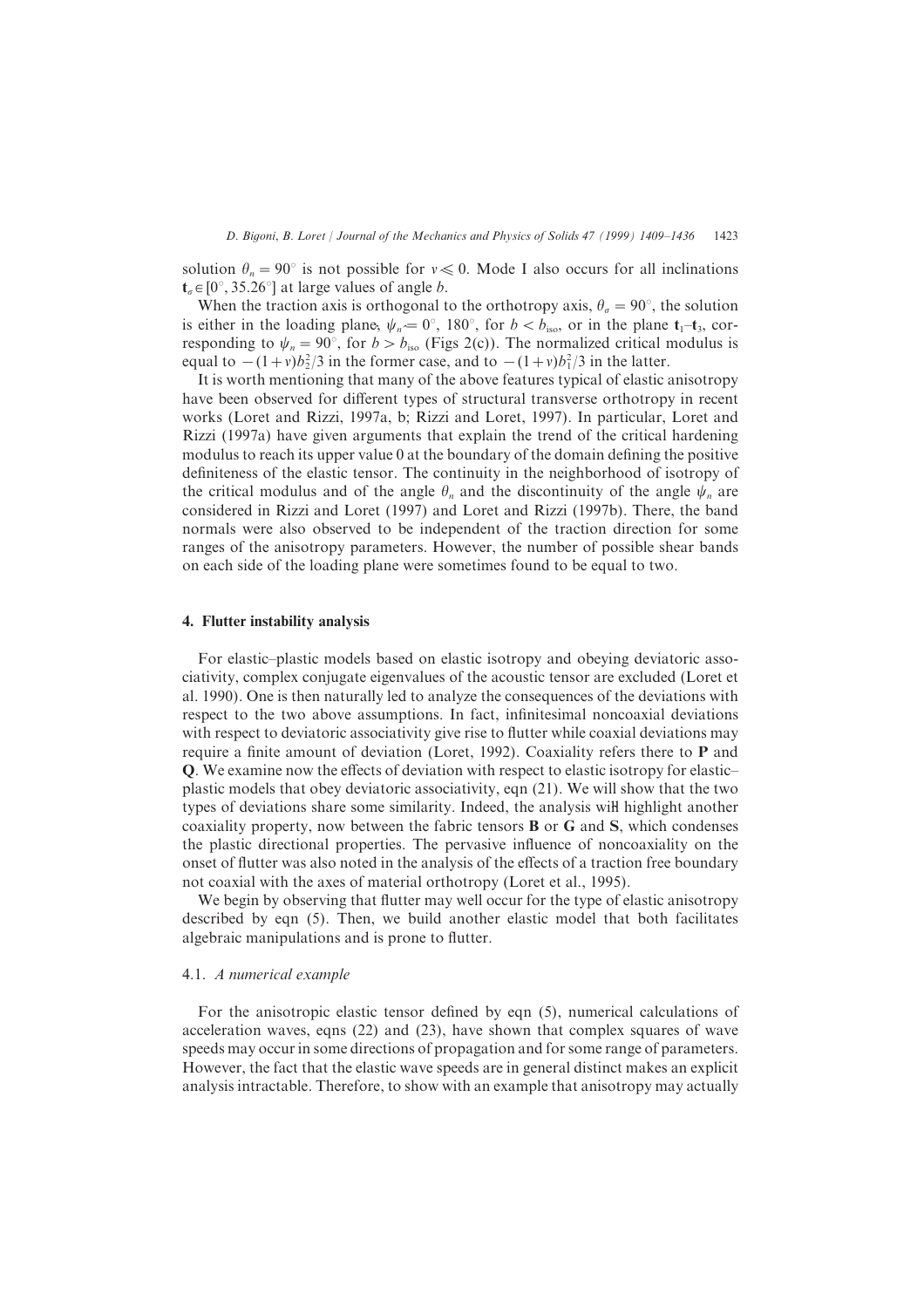trigger flutter, we consider the special situation where **B** and **S**, and therefore **Q** and P, have a common eigenvector, say  $\mathbf{b}_3$ , and we restrict our attention to waves propagating in the plane orthogonal to this direction, i.e.,  $\mathbf{n} \cdot \mathbf{b}_3 = 0$ . Then the out-ofplane elastic wave speed  $c_{e,3}$  (corresponding to propagation in the  $\mathbf{b}_3$  direction) is equal to  $c_{\rm e,s}^{\rm iso}\sqrt{(n\cdot Bn)\overline{b}_3}$ , with  $c_{\rm e,s}^{\rm iso}=\sqrt{\mu/\rho}$ . The in-plane elastic wave speeds  $c_{\rm e,1} > c_{\rm e,2}$ are obtained from the in-plane components of the elastic acoustic tensor  $(12)$ , expressed in the orthogonal axes  $\{n, s\}$ ,

$$
A_{nn}^{e} = \frac{\lambda + 2\mu}{\rho} (\mathbf{n} \cdot \mathbf{B} \mathbf{n})^{2}, \quad A_{ss}^{e} = \frac{\lambda + \mu}{\rho} (\mathbf{s} \cdot \mathbf{B} \mathbf{n})^{2} + \frac{\mu}{\rho} (\mathbf{n} \cdot \mathbf{B} \mathbf{n}) (\mathbf{s} \cdot \mathbf{B} \mathbf{s}),
$$
  

$$
A_{ns}^{e} = \frac{\lambda + 2\mu}{\rho} (\mathbf{n} \cdot \mathbf{B} \mathbf{n}) (\mathbf{s} \cdot \mathbf{B} \mathbf{n}),
$$
 (46)

from which it is concluded that waves not traveling in the eigendirections of B are neither longitudinal nor transverse.

Taking the trace and determinant of eqn  $(23)$ , the squares of the elastic–plastic wave speeds are implicitly given by their sum and product

$$
c_1^2 + c_2^2 = c_{e,1}^2 + c_{e,2}^2 + \frac{\mu^2}{\rho H}(f_2 - f_1), \quad c_1^2 c_2^2 = c_{e,1}^2 c_{e,2}^2 + \frac{\mu^2}{\rho H}(A_{nn}^e f_2 - A_{ss}^e f_1 + A_{ns}^e f_3),
$$
\n(47)

where

$$
\mu^{2}f_{1} = (\mathbf{p} \cdot \mathbf{n})(\mathbf{q} \cdot \mathbf{n}), \quad \mu^{2}f_{2} = (\mathbf{p} \cdot \mathbf{n})(\mathbf{q} \cdot \mathbf{n}) - \mathbf{p} \cdot \mathbf{q},
$$
  

$$
\mu^{2}f_{3} = (\mathbf{p} \cdot \mathbf{n})(\mathbf{q} \cdot \mathbf{s}) + (\mathbf{p} \cdot \mathbf{s})(\mathbf{q} \cdot \mathbf{n}),
$$
\n(48)

with  $p = p(n)$  and  $q = q(n)$  defined by eqn (24). The squares of the elastic–plastic wave speeds are complex if

$$
f_4 = 4f_1f_2(1 - ez(\mathbf{p}))(1 - ez(\mathbf{q})) > 0, \quad f_5 = f_1 + f_2 + 2ef_3 > 0,
$$
\n(49)

and if the positive plastic modulus belongs to the interval  $H_-, H_$ [

$$
\frac{H_{\pm}}{\mu} = \frac{A_{nn}^e - A_{ss}^e}{c_{e,1}^2 - c_{e,2}^2} (\mathbf{f}_5 \pm \sqrt{\mathbf{f}_4}).
$$
\n(50)

In the above formulas  $(49)$ , the following definitions have been introduced

$$
e = \frac{A_{ns}^e}{A_{nn}^e - A_{ss}^e}, \quad z(\mathbf{a}) = \frac{(\mathbf{a} \cdot \mathbf{n})^2 - (\mathbf{a} \cdot \mathbf{s})^2}{(\mathbf{a} \cdot \mathbf{n})(\mathbf{a} \cdot \mathbf{s})} \quad \text{for } \mathbf{a} = \mathbf{p}, \mathbf{q}. \tag{51}
$$

For elastic isotropy, the off-diagonal coefficient  $A_{ns}^e$ , eqn (46), and hence e, is zero, and  $f<sub>2</sub>$  cannot be strictly positive for deviatoric associativity, which rules out satisfaction of the sign conditions  $(49)$ . This is no longer true for anisotropic elasticity, where it becomes possible that the product of the two last factors in  $f_4$  has a negative sign for some directions  $\bf{n}$  not aligned with the eigendirections of  $\bf{B}$ . As an example,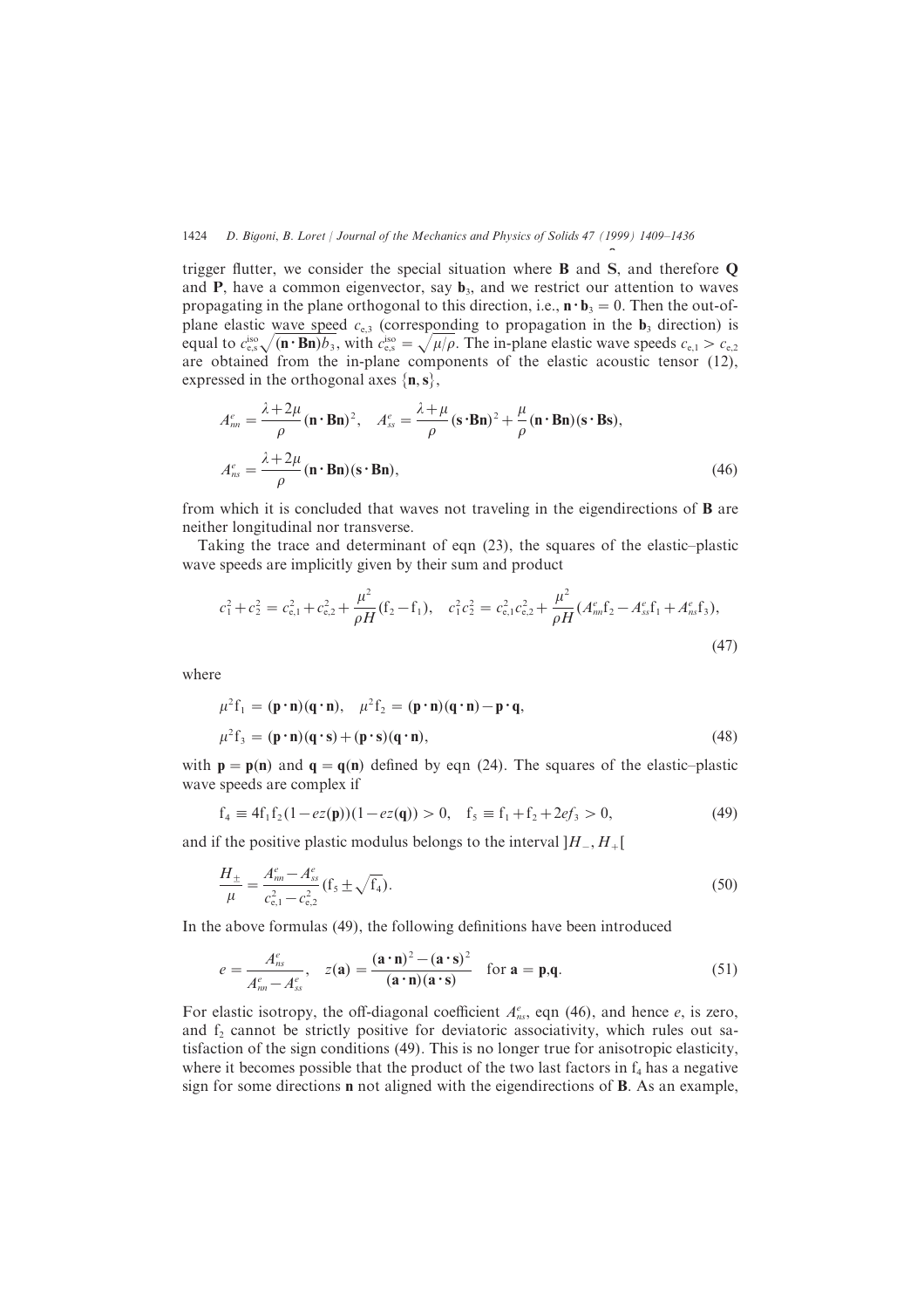let us consider transverse isotropic elasticity with  $\hat{b} = 80^\circ$ , eqn (38),  $\lambda/\mu = 1$ , together with the following plastic properties: friction coefficient  $\psi = 30^\circ$ , isochoric plastic flow,  $\chi = 0^\circ$ , and  $H/\mu = 0.5$ , corresponding to  $h/\mu \approx 0.326$ , Drucker–Prager yield condition, i.e. S equal to the stress deviator direction. The material is subjected to uniaxial traction along a direction  $t_{\sigma}$  inclined of  $\theta_{\sigma} = 15^{\circ}$  with respect to the orthotropy axis  $\mathbf{b}_1$ . The squares of the normalized elastic–plastic wave speeds  $w_i^2$ , with  $w_i = c_i/c_{e,s}^{iso}$  for  $i \in [1, 3]$ , are shown in Fig. 3(a), for all in-plane propagation directions singled out by the inclination angle  $\theta = (t_{\sigma}, \mathbf{n})$ . The elastic–plastic tensor can be checked to be in this case positive definite and thus strong ellipticity is preserved and strain localization is excluded. However, there is a 6 $\degree$  fan centered about  $\theta \approx -14\degree$ where complex conjugate squared wave speeds appear (Fig.  $3(b)$ ).

It could be argued that the large anisotropy involved in this example is necessary to induce flutter. This is not true, as evidenced through a more general result presented in the next subsection. Starting from the usual elastic–plastic framework with elastic isotropy and deviatoric associativity, we consider elastic anisotropy as a perturbation. We show that when the fabric tensor and the tensor S characterizing the plastic state are not coaxial, an infinitesimal perturbation gives rise to flutter.

# 4.2. A model with elastic anisotropy prone to flutter

When the elasticity is isotropic, a key property that facilitates the analysis of elastic– plastic wave speeds is the fact that the elastic shear wave speed has double multiplicity^ since the elastic–plastic acoustic tensor is a rank-one modification of its elastic counterpart, the elastic shear wave speed is a neutral elastic–plastic wave speed. The elastic anisotropy developed below is tailored to display the double multiplicity property.

In the framework of elastic anisotropy described by  $(2)$ , we assume



Fig. 3. Normalized wave speeds as a function of the angle  $\theta = (\mathbf{t}_\sigma, \mathbf{n})$  for a non-associated Drucker–Prager solid with transverse isotropy subjected to uniaxial traction. Material parameters:  $v = 0.25$ ,  $b = 80^{\circ}$ ,  $\theta_{\sigma} = 15^{\circ}$ ,  $H/\mu = 0.5$ ,  $\psi = 30^{\circ}$ ,  $\chi = 0^{\circ}$ . (a) Full range of propagation directions; (b) particular of the range of propagation directions where flutter occurs.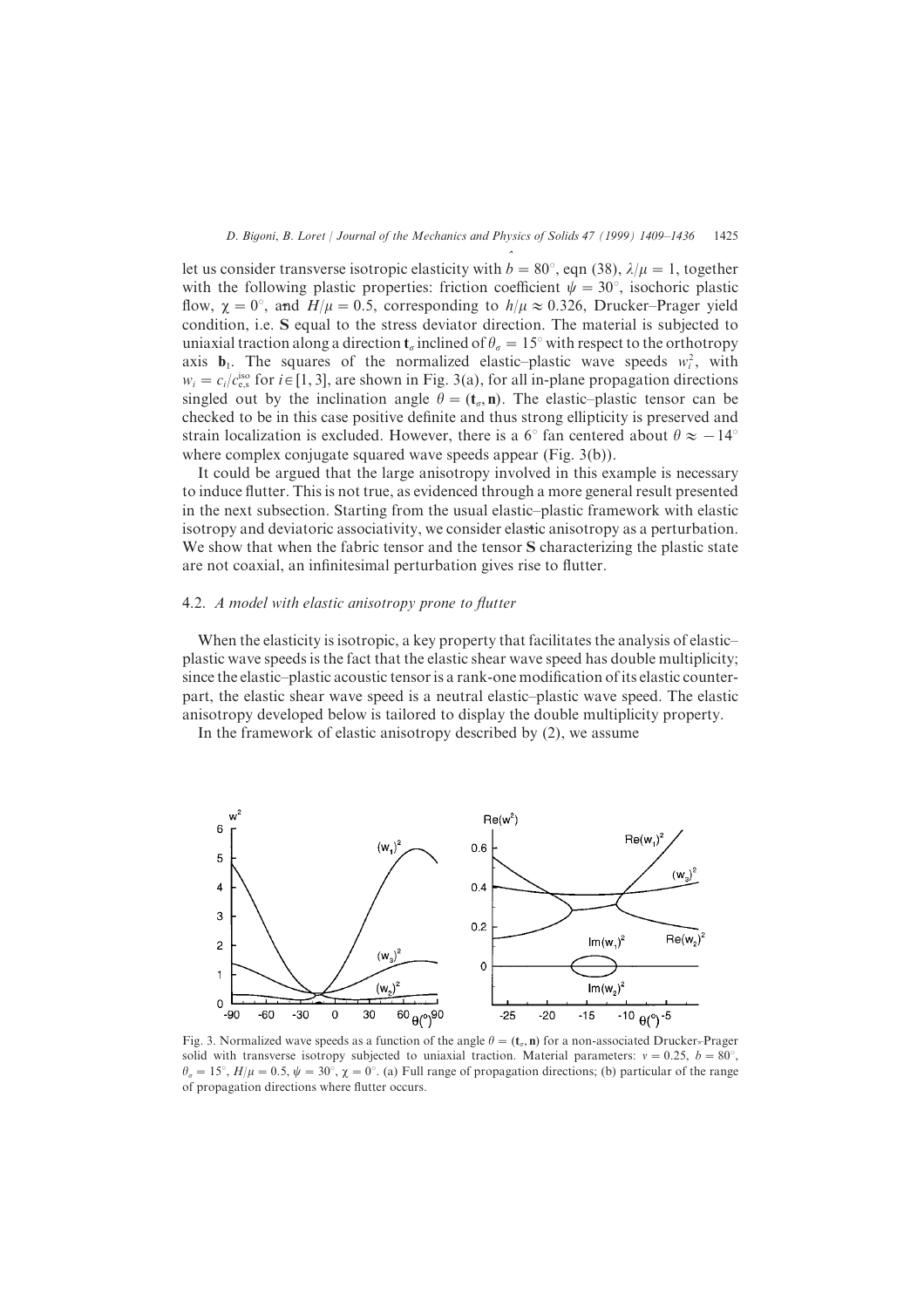$$
c_1 = \lambda, \quad c_2 = 2\mu, \quad c_3 = (\lambda + \mu)\omega^2, \quad c_7 = (\lambda + \mu)\omega,
$$
  

$$
c_4 = c_5 = c_6 = c_8 = c_9 = 0,
$$
 (52)

where  $\omega$  is an arbitrary dimensionless material parameter. The elastic tensor becomes

$$
\mathscr{E} = \lambda \mathbf{I} \otimes \mathbf{I} + 2\mu \mathbf{I} \underline{\otimes} \mathbf{I} + (\lambda + \mu)(\mathbf{N} \otimes \mathbf{N} - \mathbf{I} \otimes \mathbf{I}),\tag{53}
$$

where

$$
N = I + \omega G. \tag{54}
$$

In order to analyze positive definiteness of the elastic tensor  $(53)$ , the Cauchy–Schwarz inequality is used, yielding, for every  $X \in Sym$ ,

$$
\mathbf{X} \cdot \mathscr{E}[\mathbf{X}] \ge \lambda (\text{tr }\mathbf{X})^2 + 2(\mu - \sqrt{3}|\lambda + \mu| \|\omega \mathbf{G}\|) \mathbf{X} \cdot \mathbf{X} + (\lambda + \mu)(\omega \mathbf{G} \cdot \mathbf{X})^2,\tag{55}
$$

from which the following sufficient condition for positive definiteness, and thus strong ellipticity, of  $\mathscr E$  is obtained:

$$
\lambda + \frac{2}{3}\mu > \frac{2}{\sqrt{3}} |\lambda + \mu| \|\omega \mathbf{G}\|, \quad \mu > \sqrt{3} |\lambda + \mu| \|\omega \mathbf{G}\| \Rightarrow \mathcal{E} \text{ Positive Definite.}
$$
 (56)

Therefore,  $\lambda + \mu$  and  $\mu$  are positive and positive definiteness of  $\mathscr E$  bounds the anisotropic perturbation\

$$
\|\omega \mathbf{G}\| < \frac{\min\left\{\frac{3}{2}\lambda + \mu, \mu\right\}}{\sqrt{3(\lambda + \mu)}}.\tag{57}
$$

The elastic acoustic tensor takes the form

$$
\mathbf{A}_{e}(\mathbf{n}) = \frac{\lambda + \mu}{\rho} \tilde{n}^{2} \tilde{\mathbf{n}} \otimes \tilde{\mathbf{n}} + \frac{\mu}{\rho} \mathbf{I},
$$
\n(58)

where  $\mathbf{\tilde{n}}$  is the unit vector defined as

 $\sim\sim$ 

$$
\widetilde{n} = \mathbf{N}\mathbf{n}, \quad \widetilde{n} = \|\mathbf{N}\mathbf{n}\|.\tag{59}
$$

Thus a quasi-longitudinal mode of propagation along  $\mathbf{\tilde{n}}$  with speed  $c_{e,1}$  exists, while Thus a quasi rengived that mode or propagation along a with speed  $c_{e,s}$ , while all directions in the plane orthogonal to **n** are quasi-transverse modes with speed  $c_{e,s}$ ,

$$
\rho c_{e,1}^2 = (\lambda + \mu)\tilde{n}^2 + \mu > \rho c_{e,s}^2 = \mu.
$$
\n(60)

When the elastic tensor  $(53)$  is used to build an elastic–plastic model, the resulting elastic–plastic acoustic tensor is still given in the format eqn (23) with  $A<sub>e</sub>(n)$  defined by eqn (58),  $p(n) = \mathcal{E}[P]n$ ,  $q(n) = \mathcal{E}[Q]n$  and  $H = h + P \cdot \mathcal{E}[Q]$ . Consequently, the eigenmode of propagation in the plane orthogonal to **n** and **q** is still associated with the quasi-transversal elastic wave speed  $c_{\text{es}}$ , and the other two elastic–plastic wave speeds  $c_1$  and  $c_2$  are solutions of the equations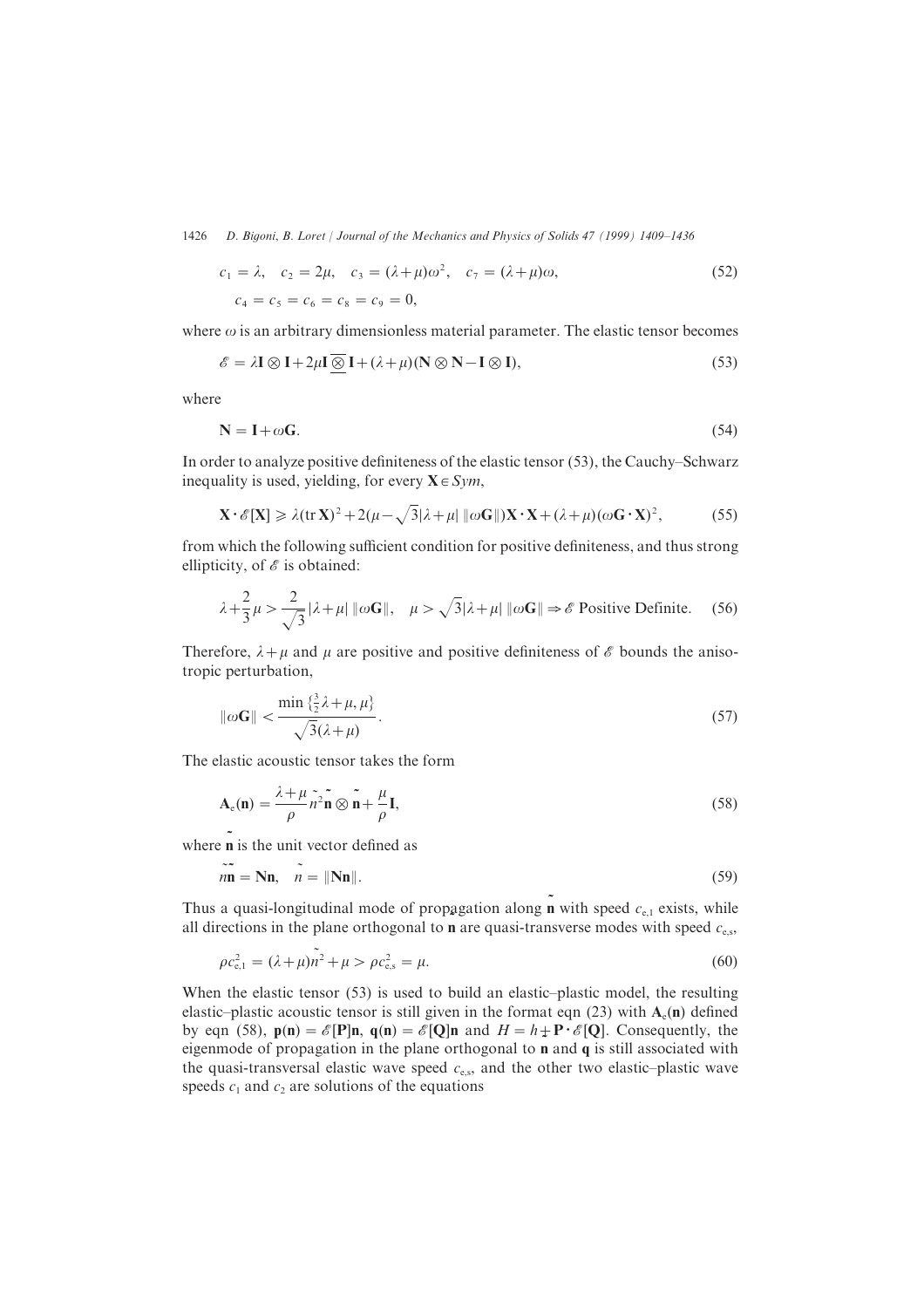$$
c_1^2 + c_2^2 = c_{e,1}^2 + c_{e,s}^2 + \frac{\mu^2}{\rho H} (f_2 - f_1), \quad c_1^2 c_2^2 = c_{e,1}^2 c_{e,s}^2 + \frac{\mu^2}{\rho H} (c_{e,1}^2 f_2 - c_{e,s}^2 f_1), \tag{61}
$$

with

$$
\mu^2 f_1 = (\mathbf{p(n)} \cdot \mathbf{n})(\mathbf{q(n)} \cdot \mathbf{n}), \quad \mu^2 f_2 = (\mathbf{p(n)} \cdot \mathbf{n})(\mathbf{q(n)} \cdot \mathbf{n}) - \mathbf{p(n)} \cdot \mathbf{q(n)}.
$$
 (62)

Necessary and sufficient conditions for the squares of the elastic–plastic wave speeds to be complex conjugate are that both  $f_1$  and  $f_2$  be strictly positive and that the modulus H belongs to the interval  $|H_-, H_+|$ ,

$$
\frac{H_{\pm}}{\mu} = \frac{1}{\tau} \left( \sqrt{\mathbf{f}_1} \pm \sqrt{\mathbf{f}_2} \right)^2, \tag{63}
$$

with  $\tau = c_{e,1}^2/c_{e,s}^2 - 1 > 0$ .

The analysis of the sign conditions of  $f_1$  and  $f_2$  delineates three cases which highlight the importance of the noncoaxiality of  **and**  $**S**$ **.** 

# 4.2.1. Non coaxial fabric

Let us first consider the sign of  $f_2$ . To this purpose, it is useful to introduce the projection operator **J** onto the plane orthogonal to  $\bf{n}$ ,

$$
\mathbf{J} = \mathbf{I} - \mathbf{n} \otimes \mathbf{n}.\tag{64}
$$

Therefore,  $f_2$  may be recast in a compact form, namely

$$
\mu^2 f_2 = -\mathbf{p}(\mathbf{n}) \cdot \mathbf{J} \mathbf{q}(\mathbf{n}) = -\mathbf{J} \mathbf{p}(\mathbf{n}) \cdot \mathbf{J} \mathbf{q}(\mathbf{n}). \tag{65}
$$

Since  $JNn = 0$ ,  $Jp(n)$  may be simplified to

$$
\mathbf{Jp(n)} = 2\mu z(\chi)\cos\chi\,\mathbf{J}(\mathbf{Z}(\chi)n),\tag{66}
$$

where  $\mathbf{Z}(\gamma) \in Sym$  has unit norm,

$$
z(\chi)\mathbf{Z}(\chi) = \mathbf{S} - \frac{1}{2\sqrt{3}}\tan\chi\mathbf{I}, \quad z(\chi) = \|\mathbf{S} - \frac{1}{2\sqrt{3}}\tan\chi\mathbf{I}\|.
$$
 (67)

Expressions similar to (66) and (67) hold for q with  $\chi$  replaced by  $\psi$ . Since we assume non-associativity,  $\chi \neq \psi$ , we can introduce the angle  $\phi \in ]0^\circ, 90^\circ[$  and the two tensors  $X$  and  $Y$ .

$$
\mathbf{X} = \frac{\mathbf{Z}(\chi) + \mathbf{Z}(\psi)}{2\cos\phi}, \quad \mathbf{Y} = \frac{\mathbf{Z}(\chi) - \mathbf{Z}(\psi)}{2\sin\phi}, \quad \text{with } \cos 2\phi = \mathbf{Z}(\chi) \cdot \mathbf{Z}(\psi). \tag{68}
$$

Notice that  $X$  and  $Y$  are orthogonal and of unit norm,

$$
\mathbf{X} \cdot \mathbf{Y} = 0, \quad \|\mathbf{X}\| = 1, \quad \|\mathbf{Y}\| = 1.
$$
 (69)

Expressing  $\mathbf{Z}(\gamma)$  and  $\mathbf{Z}(\psi)$  in terms of **X**, **Y** and  $\phi$ , the quantity f<sub>2</sub>, eqn (65), is found to be proportional, through the positive proportionality coefficient  $4z(\chi)z(\psi)$  $\cos \chi \cos \psi$ , to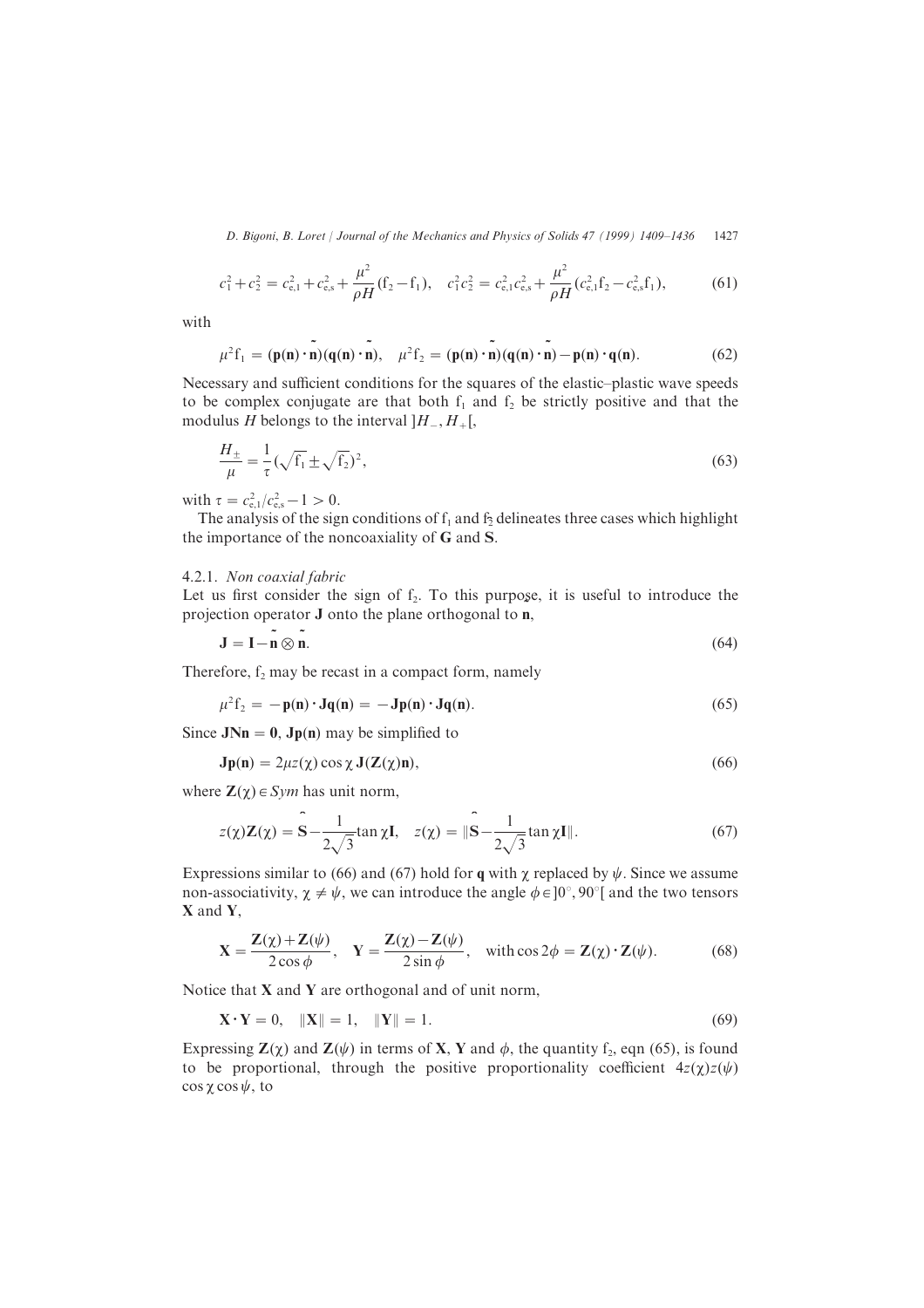$$
-\cos^2\phi \|\mathbf{J}(\mathbf{X}\mathbf{n})\|^2 + \sin^2\phi \|\mathbf{J}(\mathbf{Y}\mathbf{n})\|^2. \tag{70}
$$

Finally, let us denote by  $n_{X*}$  and  $n_{Y*}$  the respective eigenvectors of the second-order tensors  $X^*$  and  $Y^*$ ,

$$
X^* = N^{-1/2} X N^{-1/2}, \quad Y^* = N^{-1/2} Y N^{-1/2}.
$$
\n(71)

 $J(Xn)$  and  $J(Yn)$  vanish when n is parallel to  $N^{-1/2}n_{X*}$  and to  $N^{-1/2}n_{Y*}$ , respectively. For  $J(Xn)$  and  $J(Xn)$  to vanish for the same direction n, this n must be an eigenvector of both  $G$  and  $S$ . Obviously, such an **n** does not exist if  $G$  and  $S$ , and consequently **G**, **P** and **O**, do not have any common eigendirection. Then  $f<sub>2</sub>$  is strictly positive along and around the critical directions  $n^{flu}$  parallel to  $N^{-1/2}n_{X^*}$ .

We can now consider the sign condition on  $f_1$ . First, observe that, when elastic anisotropy decreases, corresponding to small but non zero  $\omega$ , the three critical directions  $\mathbf{n}^{\text{flu}}$  tend to the eigendirections of S. Now, it is well-established that for isotropic elasticity at least one eigendirection of  $S$  exists in the neighborhood of which  $f_1$  is strictly positive [Loret, 1992, eqns  $(3.5)$  and  $(3.6)$ ]. Using eqns  $(53)$  and  $(62)_1$ , it can also be shown that the property still applies for small  $\omega$ . Hence, for sufficiently small  $\omega$ , at least one direction  $n^{flu}$  exists in the neighborhood of which both  $f_1$  and  $f_2$  are strictly positive and flutter occurs.

In the above deductions, the spectra of  $X^*$  and  $Y^*$  are assumed to be separate. However, it may be shown that flutter can also occur when this is not the case.

# 4.2.2.  $G$  and  $S$  share one common eigendirection

4.2.2. **G** and **S** share one common eigendirection<br>Assume that **G** and **S** have one common eigendirection, say v, corresponding to the intermediate or minimum eigenvalue of S. Then v is also a common eigendirection of **X** and **Y**. In the neighborhood of the directions  $N^{-1/2}n_{X\ast}$ , with  $n_{X\ast}$  eigenvector of  $X^*$ orthogonal to  $v, f<sub>2</sub>$  is strictly positive. Repeating the argumentation employed in the previous subsection, it may be concluded that  $f_1$  is also strictly positive in the neighborhood of at least one of these directions, and flutter occurs.

#### 4.2.3. Coaxial fabric

In order to analyze the case of coaxial fabric, we write

$$
\mathbf{P} = \xi_1 \mathbf{Q} + \xi_2 \mathbf{I},\tag{72}
$$

where

$$
\xi_1 = \frac{\cos \chi}{\cos \psi}, \quad \xi_2 = -\frac{\cos \chi \tan \psi}{\sqrt{3}} + \frac{\sin \chi}{\sqrt{3}}.
$$
\n
$$
(73)
$$

It should be noted that  $\xi_1$  is always positive (under the hypotheses assumed here) and that  $\xi_2$  becomes zero in the limit case of the associative flow rule. We introduce the tensor K

$$
\mathbf{q} = \mathbf{Kn}, \quad \mathbf{p} = \xi_1 \mathbf{Kn} + \xi_2 [3(\lambda + \mu) \mathbf{Nn} - \mu \mathbf{n}], \tag{74}
$$

which allows us to rewrite quantity  $f_2$  (62)<sub>2</sub> as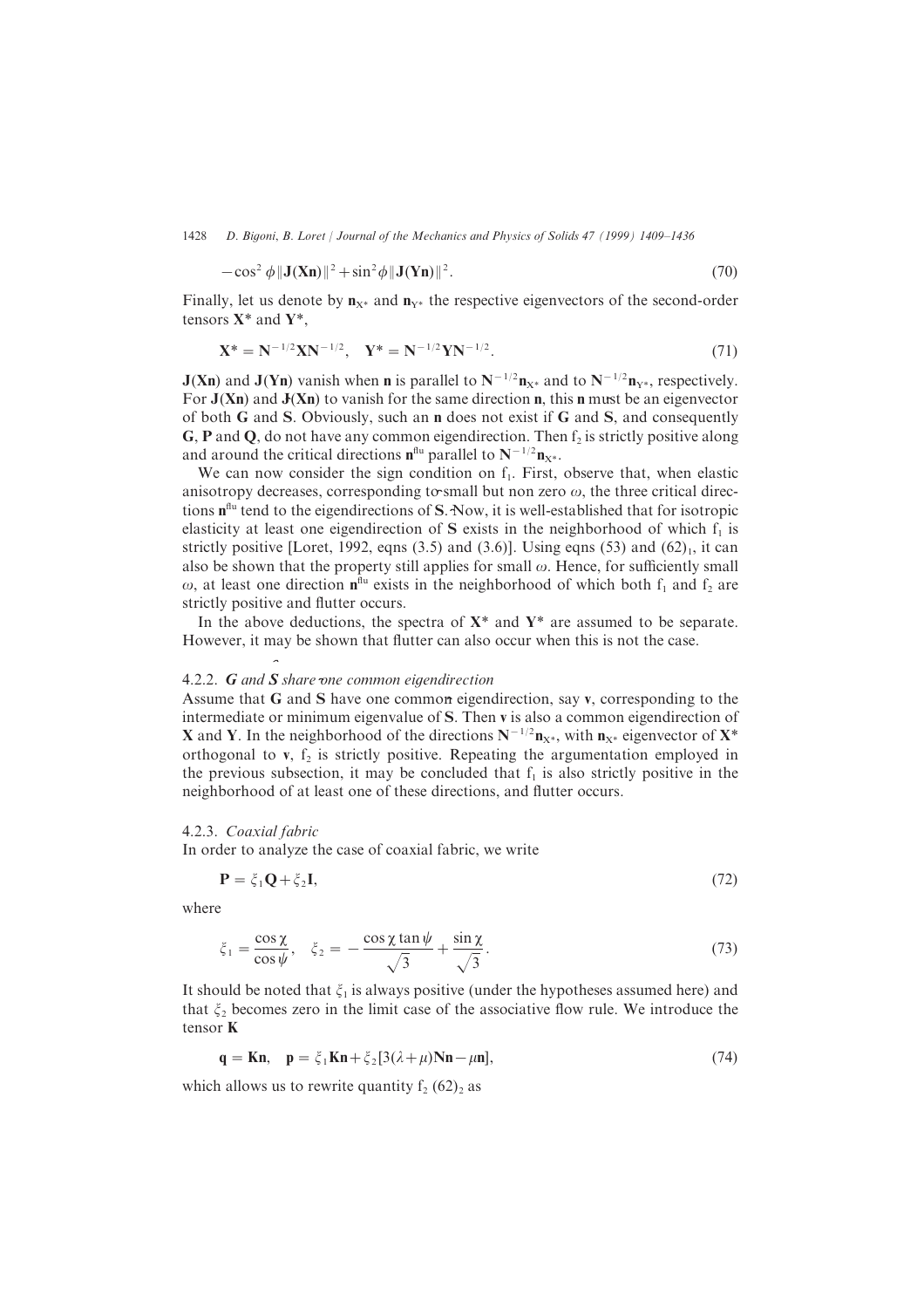$$
\tilde{n}^2 \mu^2 f_2 = \xi_1 [(\mathbf{Kn} \cdot \mathbf{Nn})^2 - (\mathbf{Nn} \cdot \mathbf{Nn})(\mathbf{Kn} \cdot \mathbf{Kn})] \n- \mu \xi_2 [(\mathbf{Kn} \cdot \mathbf{Nn})(\mathbf{n} \cdot \mathbf{Nn}) - (\mathbf{Nn} \cdot \mathbf{Nn})(\mathbf{n} \cdot \mathbf{Kn})].
$$
\n(75)

The coefficient of  $\xi_1$  in eqn (75) is always negative, thus flutter is excluded for an associative flow rule, where  $\xi_2 = 0$ . We show now that f<sub>2</sub>, eqn (75), may become positive for any given  $\xi_2$ , under the hypothesis that the elastic anisotropy tensor G and yield function gradient  $Q$  have a common eigenvector. This requires some algebraic transformation of  $(75)$ . First, we represent Kn in the form

$$
\mathbf{Kn} = K_{nn}\mathbf{n} + K_{tn}\mathbf{t},\tag{76}
$$

where **t** is a unit vector orthogonal to **n**. Therefore,  $(75)$  becomes

$$
\frac{\tilde{n}^2 \mu^2 f_2}{\xi_1} = [(\mathbf{Nn} \cdot \mathbf{Nn}) - N_m^2](-K_m^2 + \mu \xi K_m) + K_m N_m N_m (2K_m - \mu \xi) - K_m^2 [(\mathbf{Nn} \cdot \mathbf{Nn}) - N_m^2], \quad (77)
$$

where  $\xi = \xi_2/\xi_1$ . Second, we assume that G and Q, and thus K, have a common eigenvector. This implies that for  $\bf{n}$  orthogonal to this eigenvector, the following relation holds true

$$
N_m^2 = \mathbf{N} \mathbf{n} \cdot \mathbf{N} \mathbf{n} - N_m^2,\tag{78}
$$

and condition (77) becomes (the identity  $N_m = \omega G_m$  has been used)

$$
\frac{\tilde{n}^2 \mu^2 f_2}{\xi_1} = -(\omega G_m)^2 \left[ \frac{K_m N_{nn}}{\omega G_m} - K_{nn} \right] \left[ \frac{K_m N_{nn}}{\omega G_m} - K_{nn} + \mu \xi \right].
$$
\n(79)

Using  $(53)$  and  $(54)$ , simple calculations yield

$$
K_{m}N_{nn} - \omega G_{m}K_{nn} = 2\mu Q_{nn} + \omega\mu[(\text{tr}\,\mathbf{Q} - 2Q_{nn})G_{nn} + 2Q_{nn}G_{nn}].
$$
\n(80)

It is clear from (80) and (79) that  $\omega$  can always be chosen to satisfy positiveness of f<sub>2</sub>, for any given  $\zeta$  and even in the case when G and Q are coaxial. In the noncoaxial case, the component  $Q_{tn}$  can be made as small as desired when n approaches an eigenvector of **Q**. In this case, the minimal value of  $\omega$  for positiveness of  $f_2$  tends to zero, therefore flutter can be induced by a small-as-needed anisotropy and results relative to the previous subsection are recovered. Let us discuss the coaxial case in more detail. Denoting with indices i and j two eigenvalues of G and Q, eqn (79) can be rewritten as

$$
\frac{\tilde{n}^2 f_2}{\xi_1} = -[\omega(G_i - G_j)\sin\theta\cos\theta]^2 d(d+\xi),\tag{81}
$$

where  $\theta$  is the angle between **n** and the *i*th-eigenvector of **G** and **Q** and

$$
d = \frac{2(Q_i - Q_j) + \omega[\text{tr}\,\mathbf{Q}(G_i - G_j) - 2(Q_j G_i - Q_i G_j)]}{\omega(G_i - G_j)}.
$$
\n(82)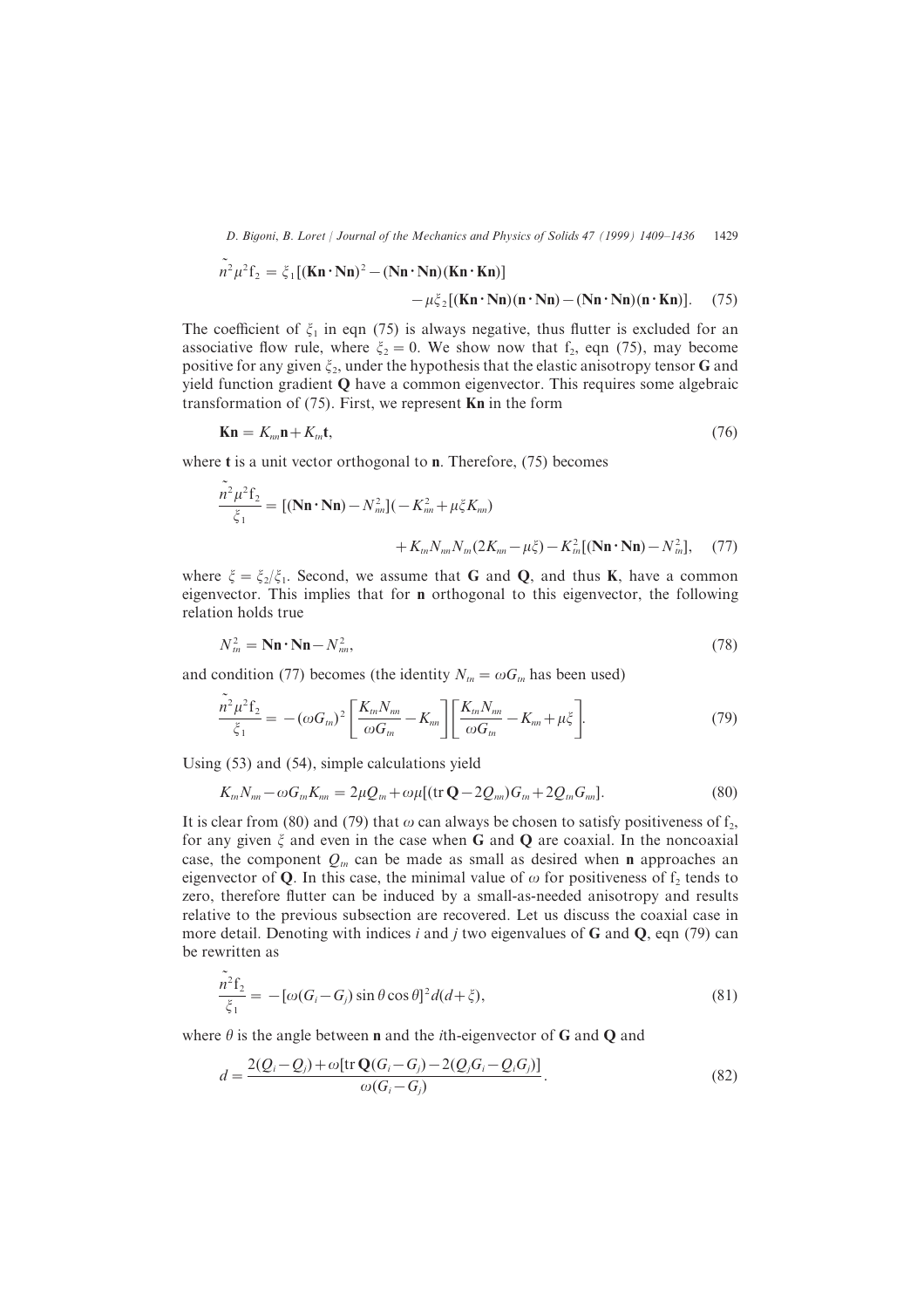It can be concluded from  $(81)$  that, depending on the current state, represented by  $\mathbf{Q}$ , f<sub>2</sub> can be even positive for a vanishing small  $\omega$ . This is for instance the case when  $Q_i \rightarrow Q_j$  and  $G_i$  remains different from  $G_j$ . In this case  $f_1$  is also surely positive when  $Q_i$  and  $Q_i$  are greater than the other eigenvalue. In general, positiveness of  $f_2$  in the coaxial case may correspond to a finite value of  $\omega$ , which can yield a not positive definite elastic tensor [i.e. restriction (57) is violated, but  $\mathscr E$  still remains strong elliptic. This represents the main difference between coaxial and noncoaxial perturbations, a circumstance also highlighted in slightly different context (Loret, 1992).

# 4.2.4. A discussion on the onset of flutter

Since the onset of flutter instability corresponds to a change in the nature of the squares of the wave speeds, it requires coalescence of at least two eigenvalues of the acoustic tensor. Moreover, for elastic–plastic materials with elastic isotropy and obeying deviatoric associativity, we know that an eigendirection of S always exists along which the three elastic–plastic wave speeds coalesce and for which  $f_1$ , eqn (62), is strictly positive while  $f_2$  is zero [Loret, 1992, eqn (3.4)]. If one perturbs the constitutive equations through a noncoaxial elastic anisotropy of the form  $(53)$ , flutter will occur in this situation as we have shown in Section 4.2.1.

It may be interesting to remark that coalescence of eigenvalues of the acoustic tensor has practically no relation with the occurrence of other\ more familiar\ local instabilities. In order to give full evidence to this point, let us consider uniaxial traction of an elastic–plastic Drucker–Prager material with isotropic elasticity and with yield function and plastic potential gradients defined by  $(21)$ , with S equal to the stress deviator. Normalized critical hardening moduli corresponding to different values of  $\chi$  and  $\psi$ , ranging between 0° and 30° are reported in Table 1 for loss of positive definiteness (PD), strong ellipticity (SE) and ellipticity  $(E)$  of the constitutive operator, and for coalescence of the three eigenvalues of the acoustic tensor  $(F)$ . Table 1 displays well-known features. Loss of (PD) always occurs before softening and not later than  $(SE)$ . Loss of  $(SE)$  cannot follow loss of  $(E)$  and both can occur either in the softening or hardening regime (Bigoni and Zaccaria, 1992). It may also happen that  $(SE)$  is lost in the hardening regime while  $(E)$  is lost during the softening regime. On the other hand, coalescence of eigenvalues of the acoustic tensor, and hence possibility of flutter. depends on the stress state, plasticity parameters  $\chi$  and  $\psi$ , and strongly on Poisson's ratio  $\nu$ . Table 1 shows clearly that the occurrence of flutter relative to the other local instabilities is hardly typical. In fact, depending on Poisson's ratio,  $(F)$  may occur well before or well after any other instability.

The indications yielded by Table 1 are sketched in Fig. 4. The thresholds  $(PD)$ ,  $(SE)$ ,  $(E)$  and  $(F)$  are qualitatively marked on the curve. Five coalescence thresholds (F) are reported, corresponding to different values of Poisson's ratio. While the position of the  $(PD)$ ,  $(SE)$  and  $(E)$  thresholds changes as well with Poisson's ratio as indicated by Table 1, these changes are small compared to those in the  $(F)$  threshold, and they are neglected for illustrative purposes. When coalescence of eigenvalues occurs, flutter may be induced by a perturbation in terms of a small elastic anisotropy: this is the reason for the use of the acronym  $(F)$ .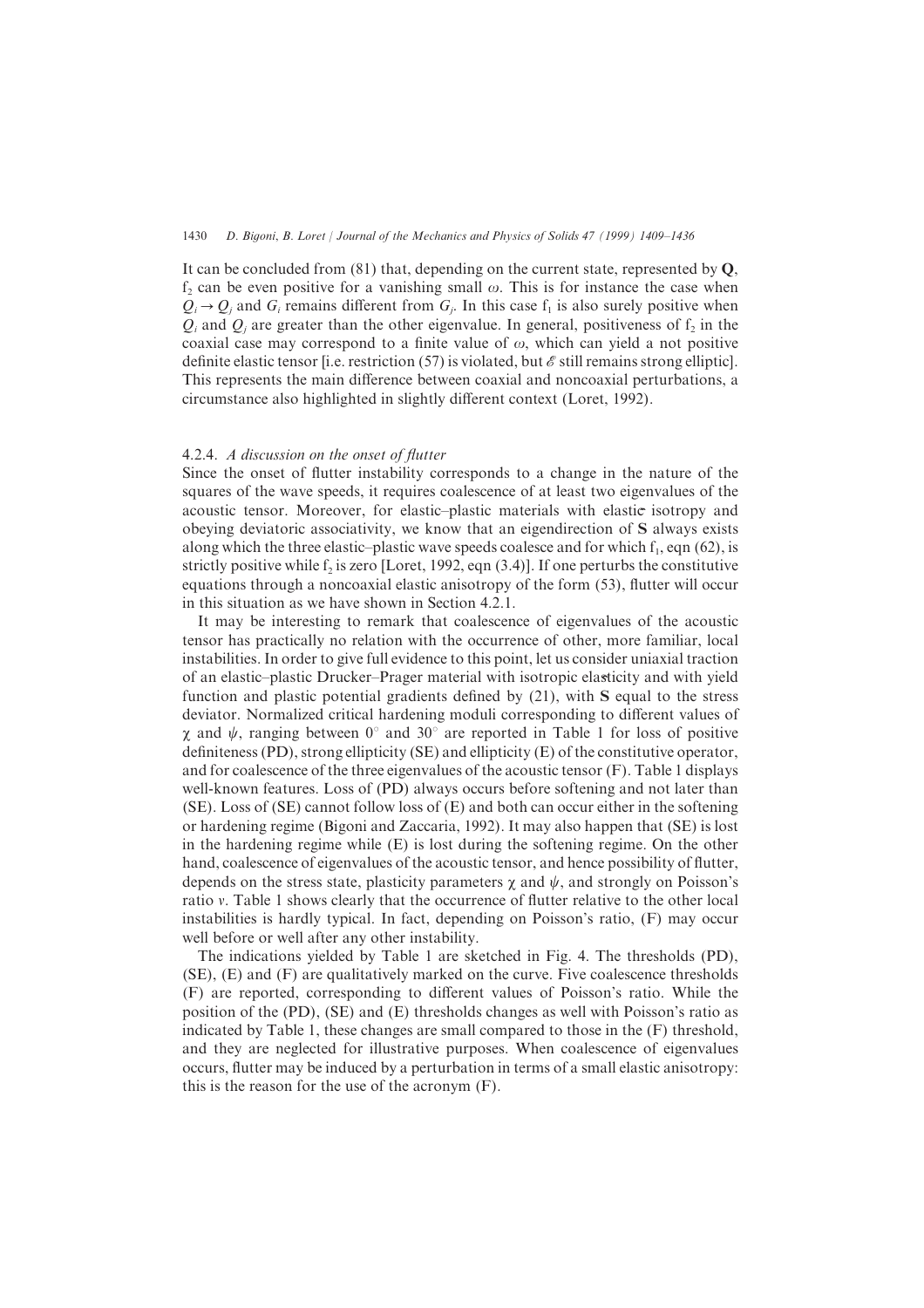Table 1

Normalized critical hardening moduli  $h/\mu$  defining loss of positive definiteness (PD), strong ellipticity (SE) and ellipticity (E) of the elastic–plastic constitutive operator and coalescence of three eigenvalues of the acoustic tensor (F), for several values of Poisson's ratio v, pressure-sensitivity angle  $\psi$ , and plastic dilatancy angle  $\chi$ .

| $\psi$<br>$^{\circ}$ | χ<br>(°)       | $\boldsymbol{\nu}$                            | P.D.                                      | S.E.                                                     | E                                                        | F                                                  |
|----------------------|----------------|-----------------------------------------------|-------------------------------------------|----------------------------------------------------------|----------------------------------------------------------|----------------------------------------------------|
| $\overline{0}$       | $\overline{0}$ | $\theta$<br>0.3                               | $\overline{0}$<br>$\mathbf{0}$            | $-0.333$<br>$-0.433$                                     | $-0.333$<br>$-0.433$                                     | 0.667<br>$-0.933$                                  |
| 15                   | 15             | $\mathbf{0}$<br>0.3                           | $\boldsymbol{0}$<br>$\boldsymbol{0}$      | $-0.120$<br>$-0.156$                                     | $-0.120$<br>$-0.156$                                     | 1.520<br>0.297                                     |
| 15                   | $\overline{0}$ | $\overline{0}$<br>0.23<br>0.25<br>0.29<br>0.3 | 0.034<br>0.076<br>0.083<br>0.101<br>0.170 | $-0.181$<br>$-0.192$<br>$-0.190$<br>$-0.182$<br>$-0.179$ | $-0.188$<br>$-0.223$<br>$-0.226$<br>$-0.231$<br>$-0.232$ | 1.132<br>0.059<br>$-0.034$<br>$-0.220$<br>$-0.267$ |
| 30                   | 30             | $\mathbf{0}$<br>0.3                           | $\boldsymbol{0}$<br>$\boldsymbol{0}$      | $-0.008$<br>$-0.011$                                     | $-0.008$<br>$-0.011$                                     | 1.966<br>1.206                                     |
| 30                   | 15             | $\overline{0}$<br>0.3                         | 0.034<br>0.084                            | $-0.014$<br>0.015                                        | $-0.018$<br>$-0.009$                                     | 1.805<br>0.840                                     |
| 30                   | $\overline{0}$ | $\mathbf{0}$<br>0.3                           | 0.134<br>0.384                            | 0.018<br>0.204                                           | $-0.005$<br>0.047                                        | 1.520<br>0.417                                     |

### 5. Concluding remarks

Two aspects of the influence of elastic anisotropy on the nature of elastic-plastic wave speeds have been analyzed. In particular, the two non-propagation criteria corresponding to strain localization and flutter instability have been investigated.

For the particularly appealing structure of anisotropy described by eqn  $(5)$ , a correspondence principle has been established\ that links strain localization of the actual material to strain localization of a corresponding elastic–plastic material, endowed with elastic isotropy and transformed plastic properties. Thus, available analytical solutions in the framework of elastic isotropy can be used for associative flow rules. In this context, a simple example regarding uniaxial traction of a von Mises material with transverse anisotropic elasticity, shows important features of strain localization. These are mainly:

- , Elastic anisotropy may yield a strong increase or decrease in the critical hardening modulus for localization with respect to the isotropic value.
- $\bullet$  The elastic directional properties dictate the band inclination.
- , Depending on the relative position of anisotropy parameters with respect to the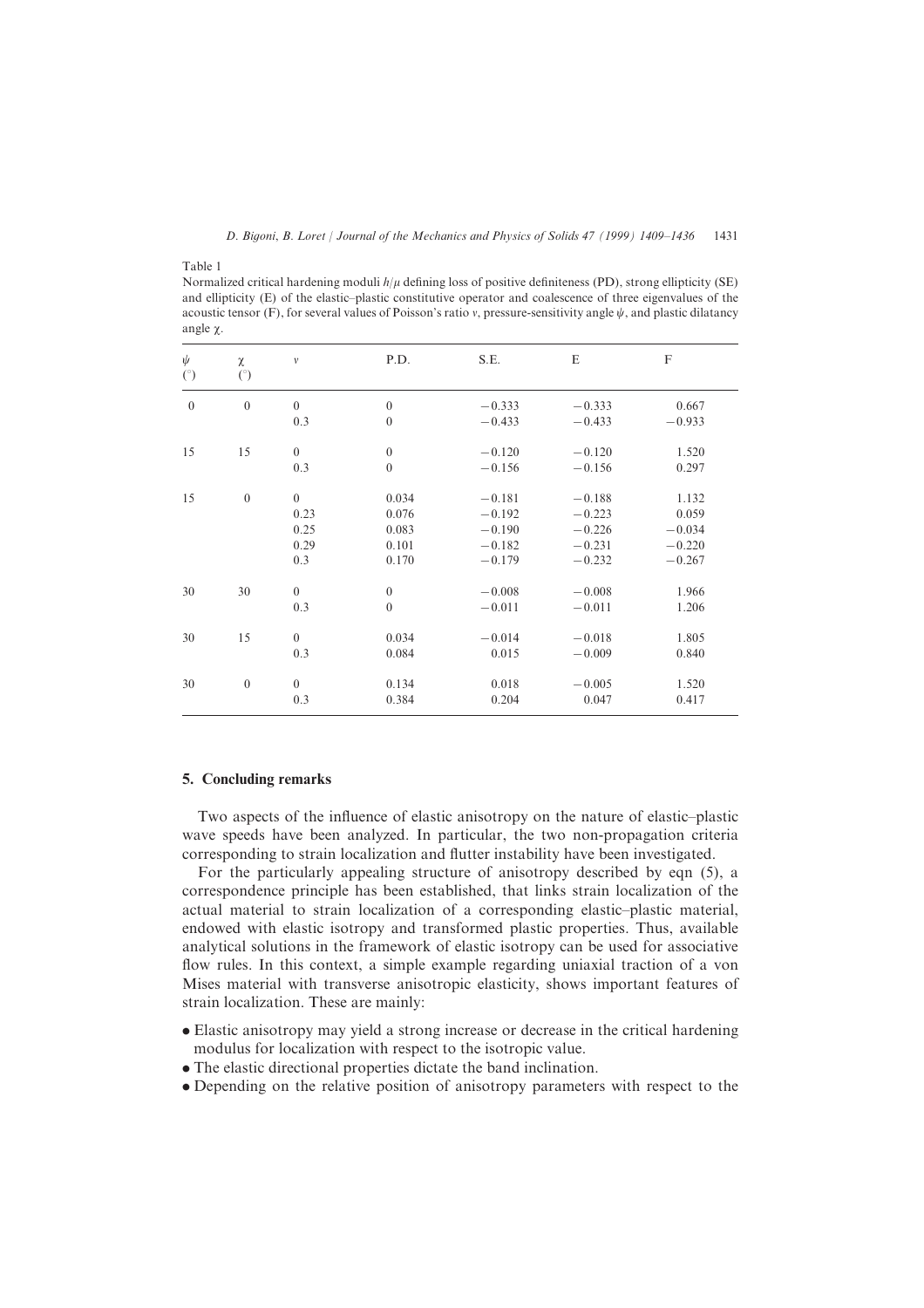

Strain

Fig. 4. Sketch of instability thresholds in uniaxial traction of an isotropic elastic–plastic Drucker–Prager material with  $\psi = 15^\circ$ ,  $\chi = 0^\circ$ , and different values of Poisson's ratio v. Thresholds are denoted by acronyms: (PD) for positive definiteness, (SE) for strong ellipticity, (E) for strain localization of the constitutive operator, and (F) for coincidence of three eigenvalues of the acoustic tensor (numbers with arrows denote different values of Poisson's ratio).

isotropic case, two shear bands may form with normals belonging to the plane defined by the traction direction and the anisotropy axis, or may form symmetrically with respect to this plane.

The latter observation may have implications in view of experiments. The treatment of general non-associativity, which implies noncoaxiality between plastic characteristics, requires isotropic solutions that need to be developed. In view of the algebraic difficulties to obtain analytical solutions to strain localization for general elastic anisotropy, this correspondence principle may be an incentive to exploit the capabilities of the elastic tensor  $(5)$  to describe both the inherent and induced anisotropies of structural and damaged materials and of geological deposits[ Whether or not this correspondence principle can be extended to other classes of elastic anisotropy, defined by a fabric tensor or through other mathematical devices, remains an open question.

While certainly necessary for an accurate description of the behavior of many engineering materials, elastic anisotropy has been shown to facilitate flutter instability. In particular, it has been shown that flutter can occur for the specific models presented in Sections  $3$  and  $4$ , and this even for very small amounts of elastic anisotropy. Obviously, this does not mean that flutter occurs in all situations, rather it depends on the very details of the elastic anisotropy law and on the current value of state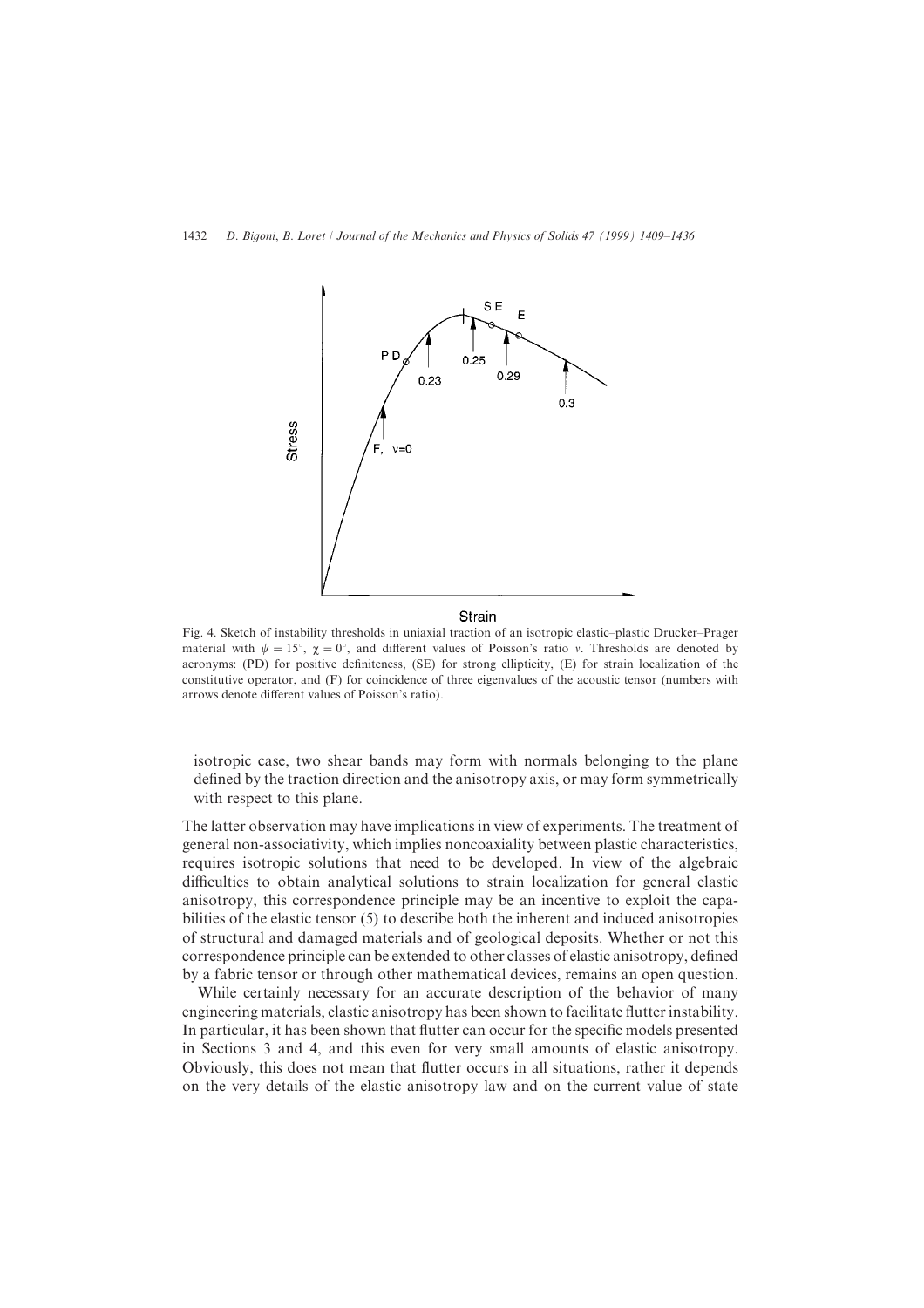variables and elastic parameters. Another characteristic of flutter instability is that its occurrence seems to be practically unrelated to the occurrence of other familiar local instabilities as evidenced in Fig. 4.

# Acknowledgements

Part of this work was performed when D.B. was visiting the Institut de Mecanique de Grenoble with a senior fellowship from the French Ministere de l'Education Nationale, de l'Enseignement Superieur et de la Recherche. D.B. also thanks support from Italian M.U.R.S.T. 40 and  $60\%$ . Funding to B.L. was provided by Groupe de Recherche en Geomecanique des Roches Profondes.

# Appendix A: Fabric anisotropy and structural anisotropy

# A.1. Orthotropy

Let  $\{b_1, b_2, b_3\}$  be an orthonormal triad defining the directions of orthotropy. Then the free energy is assumed to be an orthotropic function of  $E$ , or equivalently an isotropic function of  $\{E, M_1 \equiv b_1 \otimes b_1, M_2 \equiv b_2 \otimes b_2\}$ . Due to the identity  $M_1 + M_2 + M_3 = I$ , tensor  $M_2 = b_2 \otimes b_2$  need not to be included. Representation theorems (Wang,  $1970$ ) show that, for linear elasticity, the free energy involves nine coefficients  $a_i$ ,  $i \in [1, 9]$ . Tensor  $M_3$  can be finally reintroduced in order to enhance the equal influence of the three axes, yielding

$$
\Psi^{\text{ortho}} = \frac{a_1}{2} (\text{tr} \, \mathbf{M}_1 \mathbf{E})^2 + \frac{a_2}{2} (\text{tr} \, \mathbf{M}_2 \mathbf{E})^2 + \frac{a_3}{2} (\text{tr} \, \mathbf{M}_3 \mathbf{E})^2 + a_4 \, \text{tr} \, \mathbf{M}_1 \mathbf{E} \, \text{tr} \, \mathbf{M}_2 \mathbf{E} + a_5 \, \text{tr} \, \mathbf{M}_1 \mathbf{E} \, \text{tr} \, \mathbf{M}_3 \mathbf{E} + a_6 \, \text{tr} \, \mathbf{M}_2 \mathbf{E} \, \text{tr} \, \mathbf{M}_3 \mathbf{E} + a_7 \, \text{tr} \, \mathbf{M}_1 \mathbf{E}^2 + a_8 \, \text{tr} \, \mathbf{M}_2 \mathbf{E}^2 + a_9 \, \text{tr} \, \mathbf{M}_3 \mathbf{E}^2.
$$
\n(4.1)

The resulting fourth-order elastic tensor  $\mathscr{E}^{\text{ortho}} = \partial^2 \Psi^{\text{ortho}}/\partial E \partial E$ , endowed with minor and major symmetries, takes the form:

$$
\begin{split}\n\mathscr{E}^{\text{ortho}} &= a_1 \mathbf{M}_1 \otimes \mathbf{M}_1 + a_2 \mathbf{M}_2 \otimes \mathbf{M}_2 + a_3 \mathbf{M}_3 \otimes \mathbf{M}_3 \\
&\quad + a_4 (\mathbf{M}_1 \otimes \mathbf{M}_2 + \mathbf{M}_2 \otimes \mathbf{M}_1) + a_5 (\mathbf{M}_1 \otimes \mathbf{M}_3 \\
&\quad + \mathbf{M}_3 \otimes \mathbf{M}_1) + a_6 (\mathbf{M}_2 \otimes \mathbf{M}_3 + \mathbf{M}_3 \otimes \mathbf{M}_2) \quad &\quad + a_7 (\mathbf{I} \otimes \mathbf{M}_1) \\
&\quad + \mathbf{M}_1 \otimes \mathbf{I}) + a_8 (\mathbf{I} \otimes \mathbf{M}_2 + \mathbf{M}_2 \otimes \mathbf{I}) + a_9 (\mathbf{I} \otimes \mathbf{M}_3 + \mathbf{M}_3 \otimes \mathbf{I}).\n\end{split} \tag{A.2}
$$

For the fabric tensor **B** given by eqn  $(16)$ , the elastic tensor eqn  $(5)$  can be recast in the format (A.2) if coefficients  $a_i$ ,  $i \in [1, 9]$ , are identified with

$$
a_7 = \mu(b_1b_2 + b_1b_3 - b_2b_3), \quad a_8 = \mu(b_1b_2 - b_1b_3 + b_2b_3),
$$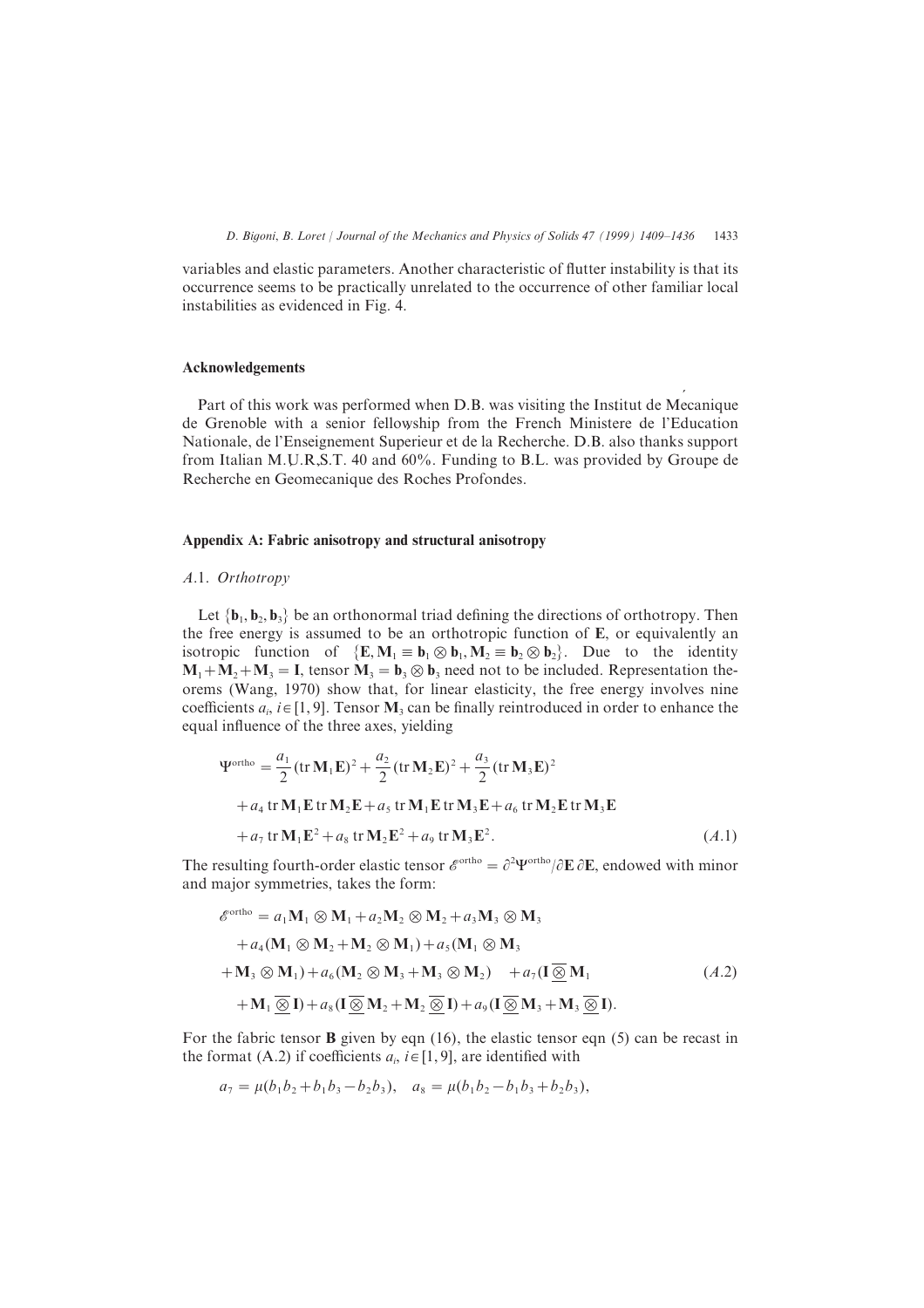$$
a_9 = \mu(-b_1b_2 + b_1b_3 + b_2b_3), \quad a_1 = (\lambda + 2\mu)b_1^2 - 2a_7,
$$
  
\n
$$
a_2 = (\lambda + 2\mu)b_2^2 - 2a_8, \quad a_3 = (\lambda + 2\mu)b_3^2 - 2a_9,
$$
  
\n
$$
a_4 = \lambda b_1b_2, \quad a_5 = \lambda b_1b_3, \quad a_6 = \lambda b_2b_3.
$$
\n
$$
(A.3)
$$

The inverse relations expressing the parameters of the model  $(5)$  in terms of the coefficients  $a_i$ ,  $i \in [1, 9]$ , are

$$
\frac{\lambda}{\mu} = \frac{2a_4}{a_7 + a_8}, \quad \lambda + 2\mu = \frac{1}{3} \sum_{k=1}^3 a_k + 2a_{k+6}, \quad b_k^2 = \frac{a_k + 2a_{k+6}}{\lambda + 2\mu}, \quad k \in [1, 3]. \tag{A.4}
$$

# A.2. Transverse isotropy

Let  $\bf{b}$  be the axis of material symmetry. The free energy is assumed to be a transversely isotropic function of  $E$ , or equivalently an isotropic function of  $\{E, M = b \otimes b\}$ . Representation theorems (Wang, 1970) show that, for linear elasticity, the free energy involves five coefficients  $a_i$ ,  $i \in [1, 5]$ ,

$$
\Psi^{\text{trans}} = \frac{a_1}{2} (\text{tr } \mathbf{E})^2 + \frac{a_2}{2} \text{tr } \mathbf{E}^2 + a_3 \text{ tr } \mathbf{E} \,\text{tr}\,\mathbf{M} \mathbf{E} + \frac{a_4}{2} (\text{tr } \mathbf{M} \mathbf{E})^2 + a_5 \text{ tr } \mathbf{M} \mathbf{E}^2. \tag{A.5}
$$

The resulting fourth-order elastic tensor  $\mathscr{E}^{\text{trans}} = \frac{\partial^2 \Psi^{\text{trans}}}{\partial E \partial E}$ , endowed with minor and major symmetries, takes the form:

$$
\mathscr{E}^{\text{trans}} = a_1 \mathbf{I} \otimes \mathbf{I} + a_2 \mathbf{I} \overline{\otimes} \mathbf{I} + a_3 (\mathbf{I} \otimes \mathbf{M} + \mathbf{M} \otimes \mathbf{I}) + a_4 \mathbf{M} \otimes \mathbf{M} + a_5 (\mathbf{I} \overline{\otimes} \mathbf{M} + \mathbf{M} \overline{\otimes} \mathbf{I}). \quad (A.6)
$$

For the fabric tensor **B** endowed with an eigenplane of normal **b**, eqn  $(37)$ , the elastic tensor (5) can be recast in the format (A.6) with the following coefficients  $a_i$ ,  $i \in [1, 5]$ :

$$
a_1 = \lambda b_2^2, \quad a_2 = 2\mu b_2^2, \quad a_3 = \lambda b_2 (b_1 - b_2),
$$
  
\n
$$
a_4 = (\lambda + 2\mu)(b_1 - b_2)^2, \quad a_5 = 2\mu b_2 (b_1 - b_2).
$$
\n
$$
(A.7)
$$

#### Appendix B: Solution of strain localization for associative plasticity

The analytic solution of Bigoni and Hueckel  $(1990, 1991)$  is briefly reported, in the The analytic solution of Bigoin and Huecker(1990, 1991) is offerly reported, in the special case of associative flow rule, namely  $P = Q$  in the transformed space. The solution is expressed in the principal reference system of  $\bf Q$ , where its components are denoted with an index subscript, e.g.  $Q_i$ . The solution is given for the critical hardening modulus, the squared components of the transformed direction of propagation  $n$ , and the transformed mode of propagation g. While there is a single critical hardening modulus, there are several, at least two, associated **n** and **g**. The critical hardening modulus, there are several, at least two, associated **n** and **g**. The critical hardening modulus for strain localization is the maximum among the three values: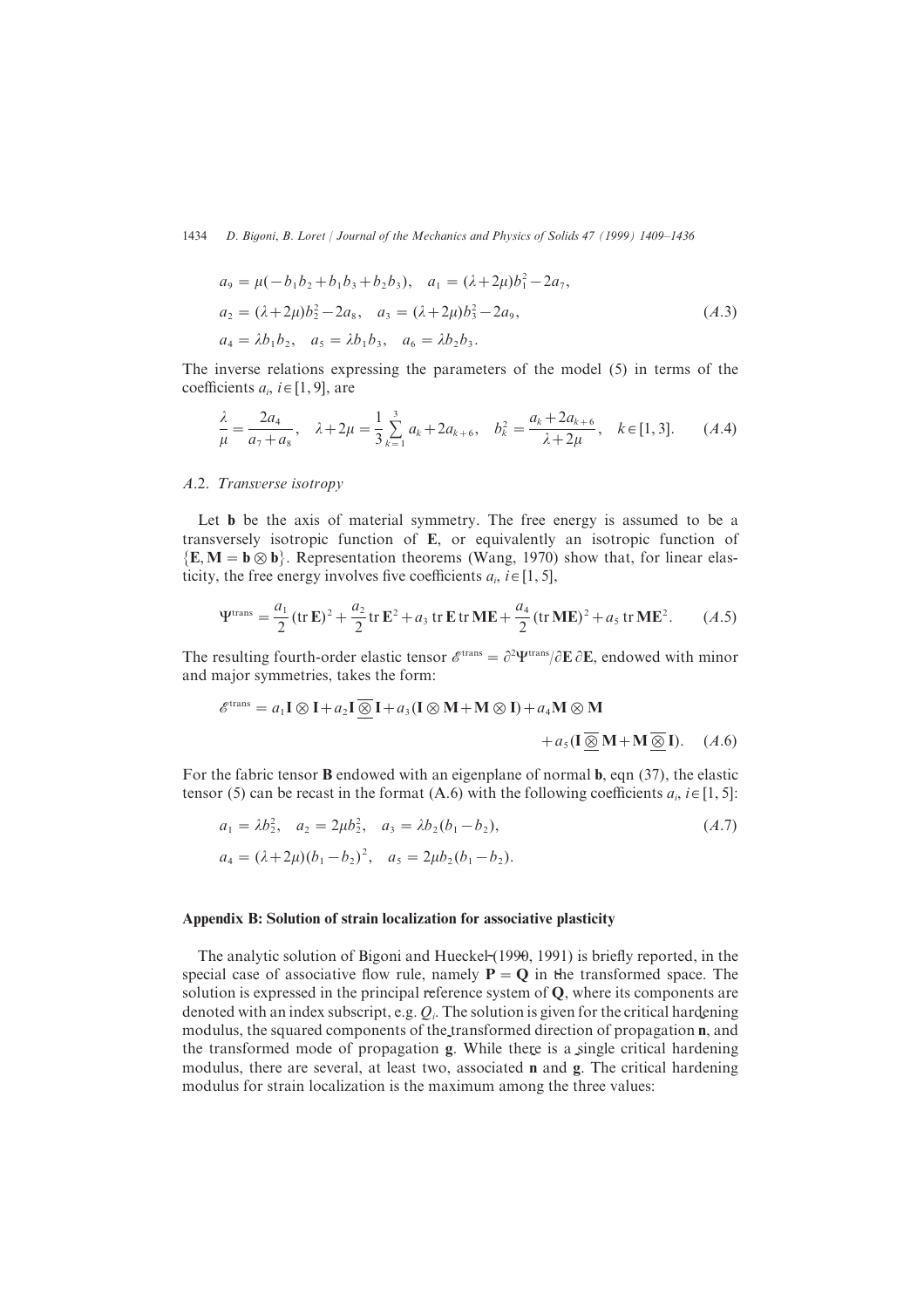$$
h^{\text{crit}} = \max\left\{h_1, h_2, h_3\right\}.
$$
\n(B.1)

For  $(i, j, k)$  circular permutations of  $(1, 2, 3)$ , one has to perform the following calculations:

 $(1)$  set

$$
x_k = \frac{Q_r + vQ_k}{Q_i - Q_j};\tag{B.2}
$$

(2) obtain  $h_k$ :

$$
\frac{h_k}{\mu} = -2(1+v)\tilde{Q}_k^2 - \frac{2}{1-v}(\tilde{Q}_j + v\tilde{Q}_k)^2 \mathcal{H}(x_k - 1) - \frac{2}{1-v}(\tilde{Q}_i + v\tilde{Q}_k)^2 \mathcal{H}(-x_k);
$$
\n(B.3)

(3) obtain the squares of the components of the unit vector  $\mathbf{\tilde{n}}$ :

$$
\tilde{n}_i^2 = \min \{ \langle x_k \rangle, 1 \}, \quad \tilde{n}_j^2 = 1 - \tilde{n}_i^2, \quad \tilde{n}_k^2 = 0; \tag{B.4}
$$

(4) obtain the components of the eigenvector  $\tilde{g}$ :

$$
\tilde{g}_i = (Q_i - Q_j)\tilde{n}_i, \quad \tilde{g}_j = (Q_j - Q_i)\tilde{n}_j, \quad \tilde{g}_k = 0.
$$
\n(B.5)

In the above expressions, the symbol  $\langle \cdot \rangle$  denotes the Macaulay brackets, and  $\mathcal{H}$  the Heaviside step function.

 $\text{If } Q_i = Q_i$  $_{i}$ , a cone of solutions for the shear band normals exists and the eigenvectors i and j of Q are arbitrary. Then  $x_k$  can be taken indifferently equal to  $+\infty$  or  $-\infty$ and either  $g_i = 1$ ,  $g_j = 0$  or  $g_i = 0$ ,  $g_j = 1$  with, in both cases,  $g_k = 0$ .

#### References

An, L., Schaeffer, D., 1990. The flutter instability in granular flow. J. Mech. Phys. Solids 40, 683-698.

- Bigoni, D., 1995. On flutter instability in elastoplastic constitutive models. Int. J. Solids Structures 32, 3167-3189
- Bigoni, D., Hueckel, T., 1990. A note on strain localization for a class of non-associative plasticity rules. Ing. Archiv 60, 491-499.
- Bigoni, D., Hueckel, T., 1991. Uniqueness and localization—I. Associative and non-associative elastoplasticity. Int. J. Solids Structures 28, 197-213.
- Bigoni, D., Willis, J.R., 1994. A dynamical interpretation of flutter instability. In: Chambon, R., Desrues, J., Vardoulakis, I. (Eds.), Localisation and Bifurcation of Rocks and Soils. A.A. Balkema Scientific Publishers, Rotterdam, pp. 51–58.
- Bigoni, D., Zaccaria, D., 1992. Loss of strong ellipticity in non-associative elastoplasticity. J. Mech. Phys. Solids 40, 1313-1331.
- Bigoni, D., Zaccaria, D., 1994. On eigenvalues of the acoustic tensor in elasto-plasticity. Eur. J. Mechanics-A/Solids 13, 621-638.
- Boehler, J. P., 1987. Introduction to the invariant formulation of anisotropic constitutive equations. In: Boehler, J.P. (Ed.), Applications of Tensor Functions in Solid Mechanics. Springer Verlag, Wien, pp.  $3 - 65$
- Brannon, R.M., Drugan, W.J., 1993. Influence of non-classical elastic–plastic constitutive features on shock wave existence and spectral solutions. J. Mech. Phys. Solids 41, 297–330.